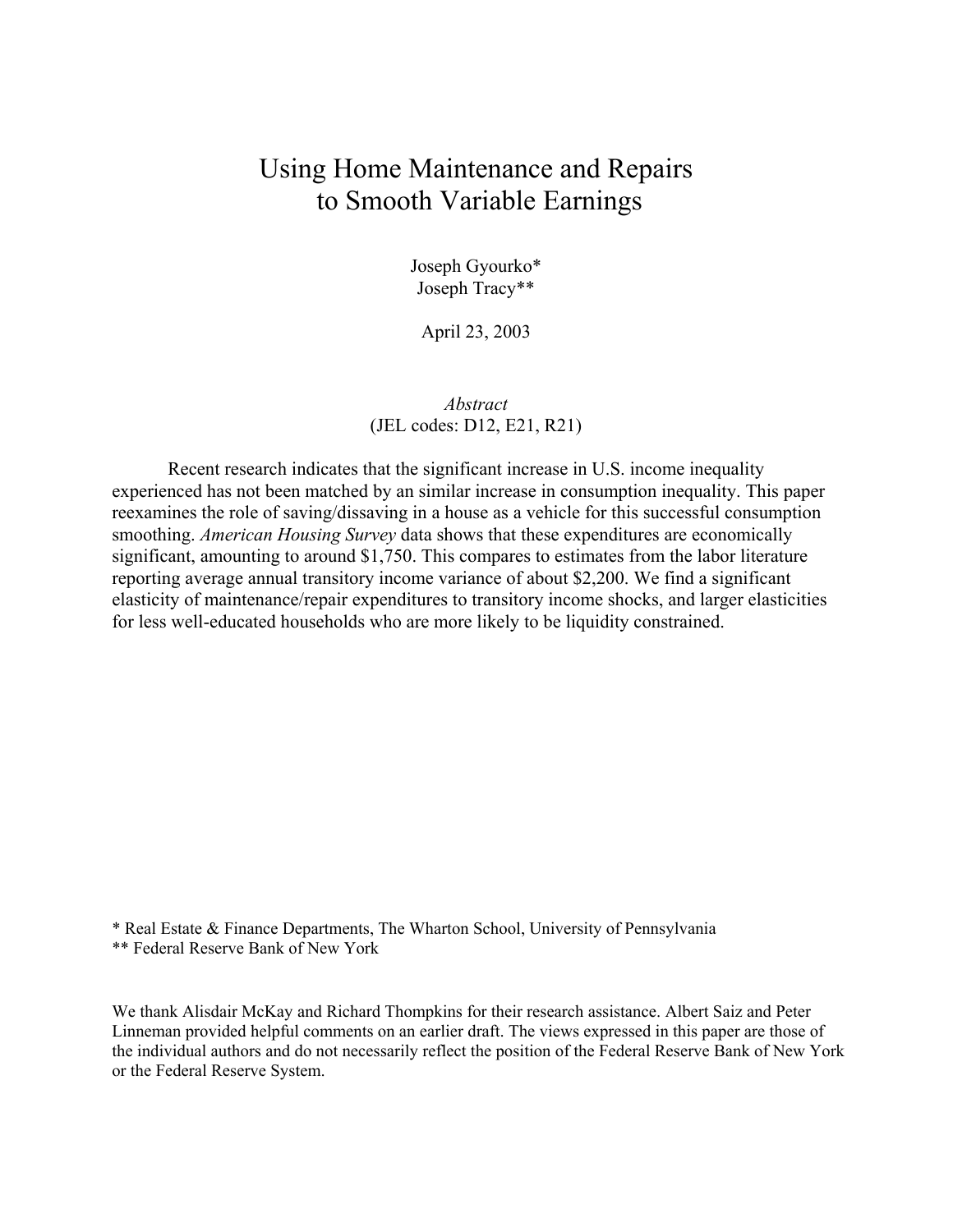Among the many challenges households face in managing their daily lives, one that has received increased emphasis from economists is how to cope with year-to-year fluctuations in family income. These fluctuations can be quite large, have increased substantially over time, and would impose hardships on the family if consumption had to move in sync with income. Moffitt and Gottschalk (1994, 1995) use *Panel Study of Income Dynamics* (*PSID*) data to document that transitory income variance increased 42 percent between 1970-78 and 1979-87–from just over 12 percent to just over 22 percent of annual income. More recently, Cameron and Tracy (1998) report using *Current Population Survey* (*CPS*) data that transitory income variance increased by two-thirds between 1967-71 and 1992-96.<sup>1</sup>

In positing the permanent income hypothesis, Friedman (1957) reasoned that families would attempt to smooth transitory income fluctuations through savings and dissavings. A large literature has developed which tests for consumption smoothing in general and the permanent income hypothesis in particular.<sup>2</sup> Dynarski and Gruber (1997) [hereafter D&G] provide the most exhaustive recent assessment of the completeness and sources of consumption smoothing, concluding that the impacts of transfer payments and self-insurance via saving play similarly large roles in the smoothing of income shocks.

Our focus in this paper is on the use of housing as a buffer. That housing could play an important role in consumption smoothing is suggested by the fact that it is the dominant asset in most households' portfolios. Figure 1 shows the average asset allocation share for households based on the 1998 *Survey of Consumer Finance* data. Weighting each household equally, the

<sup>&</sup>lt;sup>1</sup>Cameron and Tracy (1998) report that transitory income variances decline sharply with education. However, over time transitory income variance has increased for all education levels.

<sup>&</sup>lt;sup>2</sup>There are a number of good surveys of empirical work on consumption. See, for example, Browning and Lusardi (1996) and Deaton (1992).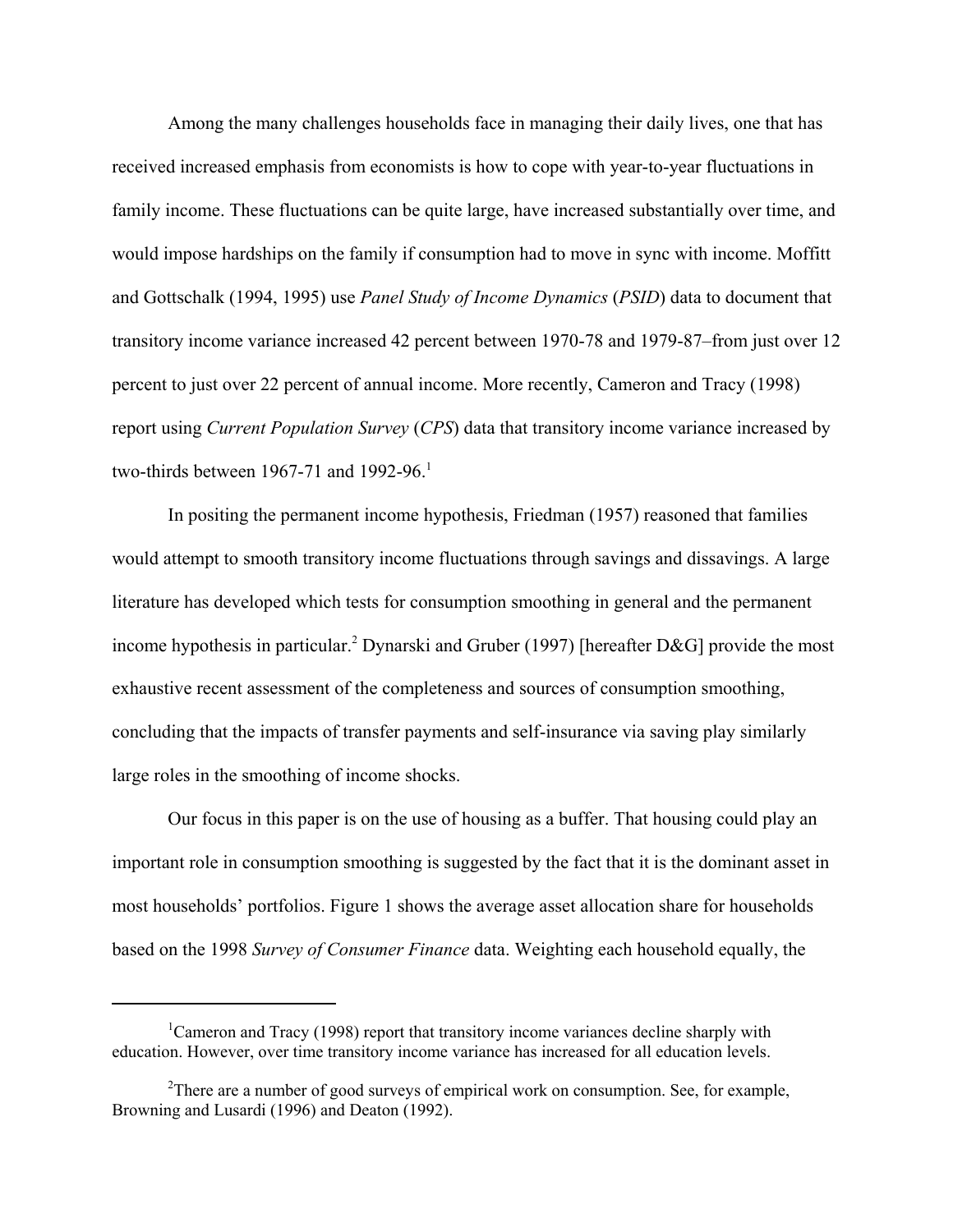average household in 1998 had over 40 percent of its assets tied up in a house and less than 15 percent invested in stocks and bonds. For homeowners, the average real estate share is even higher. Figure 2 reports median real estate and equity shares by wealth percentile in 1998. For households in the  $40<sup>th</sup>$  to  $80<sup>th</sup>$  percentiles of the wealth distribution, real estate accounts for roughly one-half to two-thirds of wealth. Only for the top five percent of the wealth distribution did the equity share equal or exceed the real estate share.<sup>3</sup>

Given the dominant role of housing in a homeowner's portfolio, it is natural to ask how important housing is as a vehicle for smoothing variable income flows. In a broader sense, homeownership undoubtedly helps smooth variation in "full" income–defined as measured income plus the imputed rental value of the house. The consumption flow of housing services almost certainly is quite stable compared to measured income. Essentially, how much a home would rent for on the market is only weakly correlated with the transitory income shocks to the owner's income. Thus, the proportionate change in an owner's full income from a transitory income shock will be less than the proportionate change in measured income.

Conditional on being an owner, saving or dissaving in one's home can occur in different ways. One avenue is to adjust the investment position in the unit by allowing maintenance and repair expenditures to fluctuate in response to income shocks. Another is to build or reduce equity via mortgage financing or refinancing. We analyze the first method of smoothing because of its relatively low fixed costs and because it is an economically feasible option for owners in virtually all market conditions. While refinancing involves larger fixed costs and may become

<sup>&</sup>lt;sup>3</sup>In contrast, in the Flow of Funds Accounts data for 1998, the aggregate equity share in the household sector exceeded the aggregate real estate share. See Tracy, Schneider, and Chan (1999).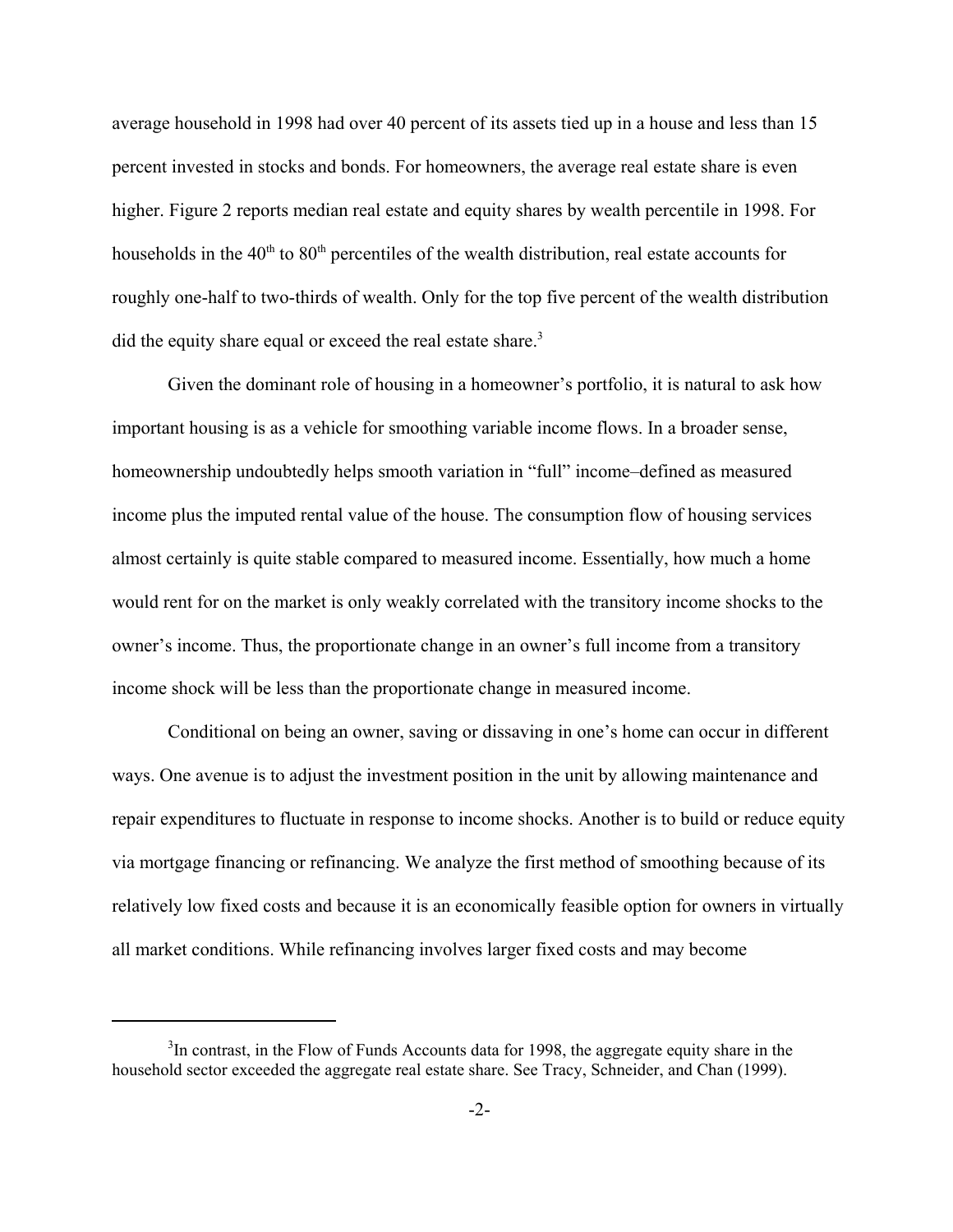prohibitively expensive in rising interest rate environments, this method of smoothing has received substantial attention in the popular press over the past few years as interest rates as fallen to levels not seen in many decades. And, Hurst and Stafford (2002) provide a careful analysis of consumption smoothing via refinancing.

Hurst & Stafford conclude that homeowners do, indeed, smooth consumption via 'cash out' refinancings.<sup>4</sup> Figure 3 plots the Mortgage Bankers Association index of refinancing activity, documenting that the volume of refinancing has increased dramatically over the past few years as mortgage rates have fallen to historic lows.<sup>5</sup> Hurst and Stafford's results indicate that liquidity constrained households were 19 percent more likely to have refinanced during the early 1990s. In addition, liquidity constrained households converted over 60 percent of the equity they removed while refinancing into current consumption. They find no evidence of similar behavior by unconstrained households who also refinanced.<sup>6</sup>

The potential for home maintenance and repair expenditures to be an important tool for smoothing idiosyncratic earnings variation is indicated by the fact that these expenses averaged 3.1% of annual household income in a panel of houses tracked by the *American Housing Survey*

<sup>&</sup>lt;sup>4</sup>A 'cash out' refinancing occurs when a homeowner refinances mortgage debt and borrows more than is necessary to repay the outstanding balance plus closing costs.

 $5$ This rise in refinance activity may also reflect declines in the costs of refinancing as the mortgage lending market has become more competitive (see Bennet, Peach and Peristiani (2001)), as well as homeowners being more informed about refinancing options today than in the past. Moreover, a recent Federal Reserve Bank survey (see Canner, Dynan, and Passmore (2002)) found that 45 percent of homeowners who refinanced in 2001 and the first half of 2002 used the opportunity to take cash out of their home, with the mean (median) amounts of cash taken out being \$26,723 (\$18,500).

<sup>&</sup>lt;sup>6</sup>This distinction between types of owners is potentially important because some of the consumption being funded through cash out refinancings may be 'lumpy consumption' such as college education, weddings, and purchases of durables like cars and trucks. This type of spending need not occur to buffer income shocks. That Hurst and Stafford find differential effects for credit constrained households seems to provide strong evidence of consumption smoothing.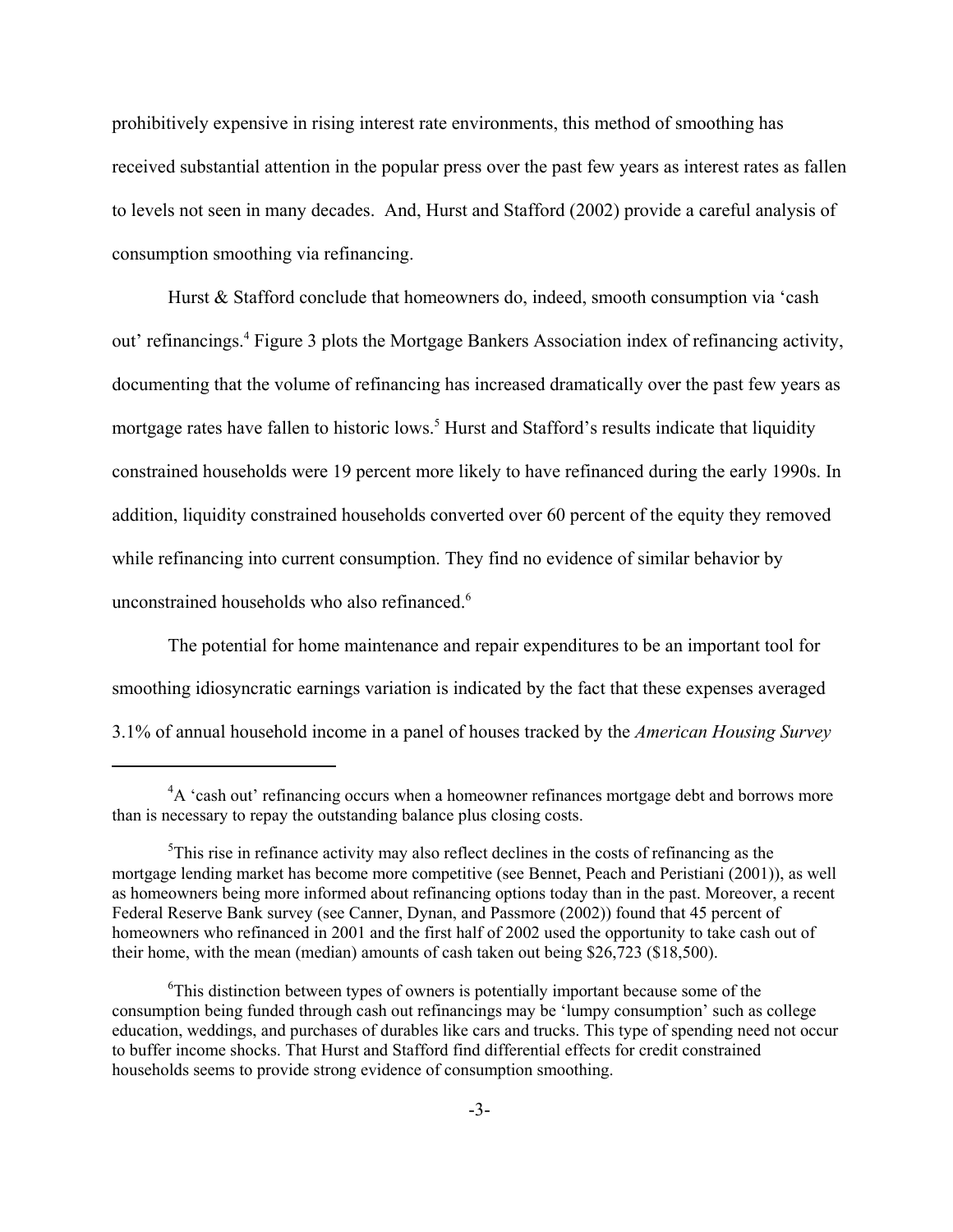(*AHS*). Conditional on a household making positive maintenance expenditures in a year, the average annual amount was just over \$1,750 in current dollars. Cameron and Tracy (1998) report that for the period 1992-96 the average transitory income variance was 8.5 percent, or\$2,200. Even with reductions in the fixed costs associated with mortgage refinancings, maintenance and improvements spending still should be less costly than housing debt to alter in response to income shocks. Moreover, most maintenance can be deferred equally well in rising and falling interest rate environments.

While not focusing on the role of housing, the D&G study cited above reports some intriguing results regarding this type of spending. Using *Consumer Expenditure Survey* (*CEX*) data, they estimate that "home services", which consists of various repair and maintenance activities, has an elasticity of 0.60 with respect to income changes. The only larger elasticity was for durable goods which has an elasticity of 0.89.<sup>7</sup> The *CEX* data, then, indicate that homeowners do save/dissave in their house in responding to income fluctuations.

We build on  $D\&G$ 's approach by examining this question using an alternative data source, the *AHS*. The *AHS* data is particularly well suited to an analysis of the role of housing in consumption smoothing, as it allows us to look at income changes over wider time intervals and to control for characteristics of the household, the neighborhood, and the local housing market which could influence the estimated elasticities. In addition, we employ a friction regression model that captures the propensity for zero changes in maintenance expenditures (which are prevalent in the data) by assuming that small changes in desired expenditures (whether positive or

<sup>&</sup>lt;sup>7</sup>These elasticities are taken from Table 4 of D&G and are based on their IV estimates. D&G also examined the *PSID* data which tracks consumption of food and housing expenditures. Housing expenditures in the *PSID* data consist of rent and mortgage payments. They find that the elasticity of housing expenditures in the PSID is significantly lower, ranging from 0.16 to 0.18 (see Table 3).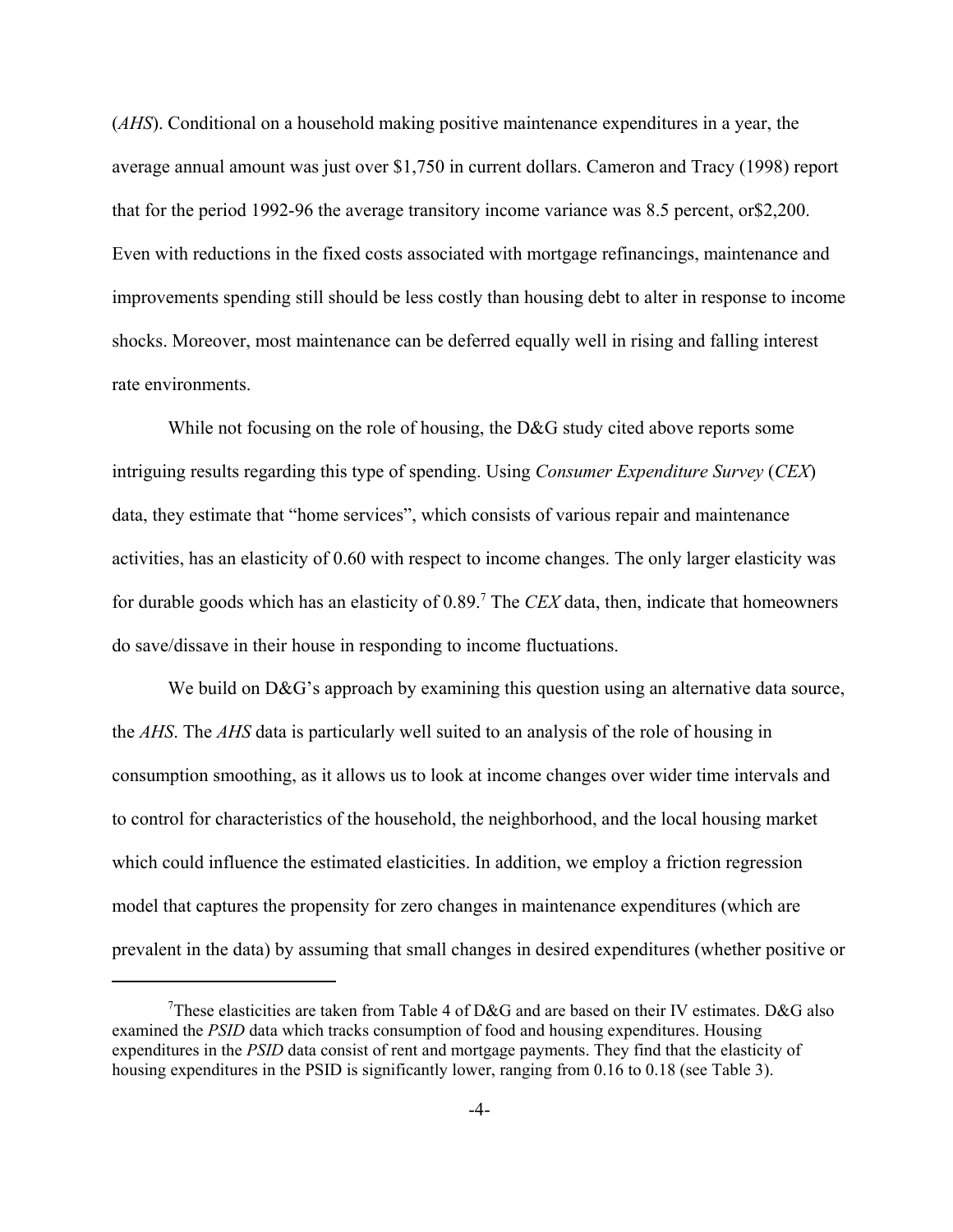negative) do not result in changes in actual spending.<sup>8</sup>

Our results confirm that homeowners do engage in saving/dissaving in their home in order to offset income fluctuations. However, the magnitude of the offset appears to be substantially lower than D&G's instrumental variables (IV) estimate. That said, we do find a stronger effect for less-well educated households (i.e., household heads with no more than a high school degree). This is consistent with Hurst and Stafford in that these households are likely to be more liquidity constrained on average. Finally, we show that the use of one's house as a buffer via deferred (or accelerated) maintenance shows up in reported house values. That this behavior is internalized by homeowners is interesting in its own right, and it has potentially important implications for the accuracy of local area repeat sale house price indices.

### **Data and econometric issues**

To estimate the elasticity of home maintenance decisions to transitory income fluctuations, we must observe both income changes and changes in household expenditures on home repair, maintenance and improvements. In addition, enough demographic and household composition variables must be available to permit measurement of transitory income variations about a life-cycle income path, as well as to control for any changes in a household's preferences for housing services.

The *AHS* is well suited to this task. Since 1985, this survey has been conducted every two

 ${}^{8}$ See Rosett (1959). This approach also is consistent with an implication of the empirical work on maintenance which concludes that a Tobit model can be rejected in favor of a more flexible specification that breaks the link between the impact of a variable on the probability of a positive expenditure and on the magnitude of the expenditure given that it is positive (see Boehm and Ihlanfeldt (1986), Mendelsohn (1977), and Reschovsky (1992)).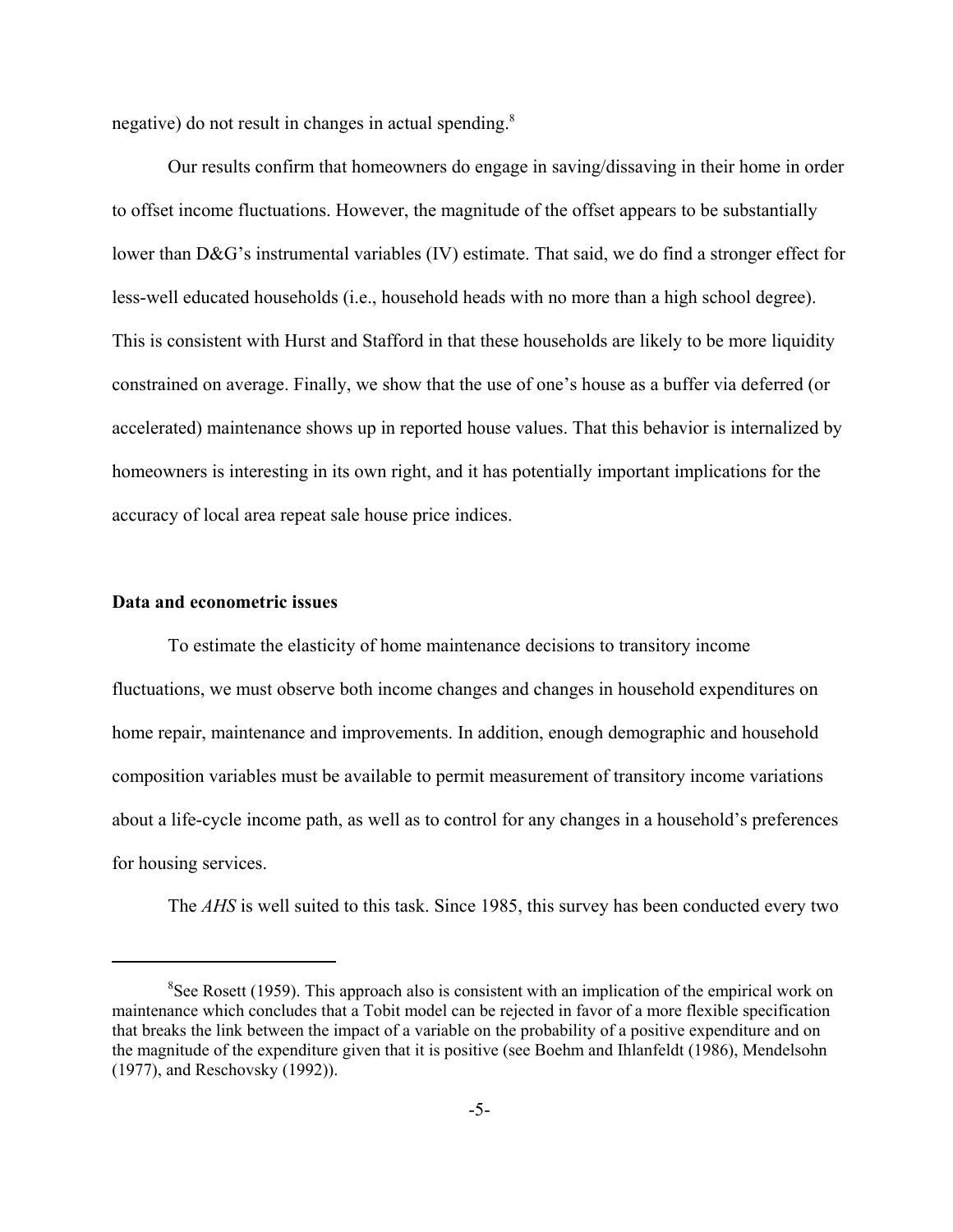years on a continuous panel of houses. The *AHS* data contain a unique identifier for each house, an indicator for whether the house is owned or rented, and the year in which it was purchased if the unit is owned. We restrict our attention to owned homes. For this subsample, the house identifier and the purchase year allow us to track households across surveys. The *AHS* data also provide detailed household demographic information which allow us to estimate a simple model of transitory income shocks, as well as to control for likely household preference changes for housing services. In addition, the AHS panel covers much of the 1980-1993 period examined by D&G, thereby allowing us to compare results over a similar time period using different data.

Following D&G, we restrict our sample to households where the head is between twenty and fifty-nine years old. In contrast to D&G, we include households headed by a male or a female. We drop observations if they contain allocated values for either income or house values. We further restrict the sample to houses located in SMSAs for which we can merge in repeat-sale house price data.<sup>9</sup> We then select all observations where the same household owns the home across adjacent *AHS* surveys. For this subsample, we measure the two-year change in household income.10 This provides us with a wider window to measure income changes than is available in the *CEX* data.<sup>11</sup>

<sup>&</sup>lt;sup>9</sup>We match repeat-sale house price data for 115 SMSAs. We use the SMSA house price data to control for possible "equity" effects in the maintenance decision. By this, we mean the potential impact of recent changes in local housing prices on maintenance decisions. See below for more on this.

 ${}^{10}D\&G$  measure the change in income only for the household head. They chose to focus on the head's income changes since they were interested in measuring the extent to which a spouse's income is used to offset income swings for the head. Our goal is to measure the extent to which fluctuations in household income are offset through savings decisions regarding the home.

 $11$ Using the *CEX* data, D&G measured the nine month difference in annualized income. We also experimented with wider, 4-year windows. Results based on a 4-year window are not significantly different from those reported below.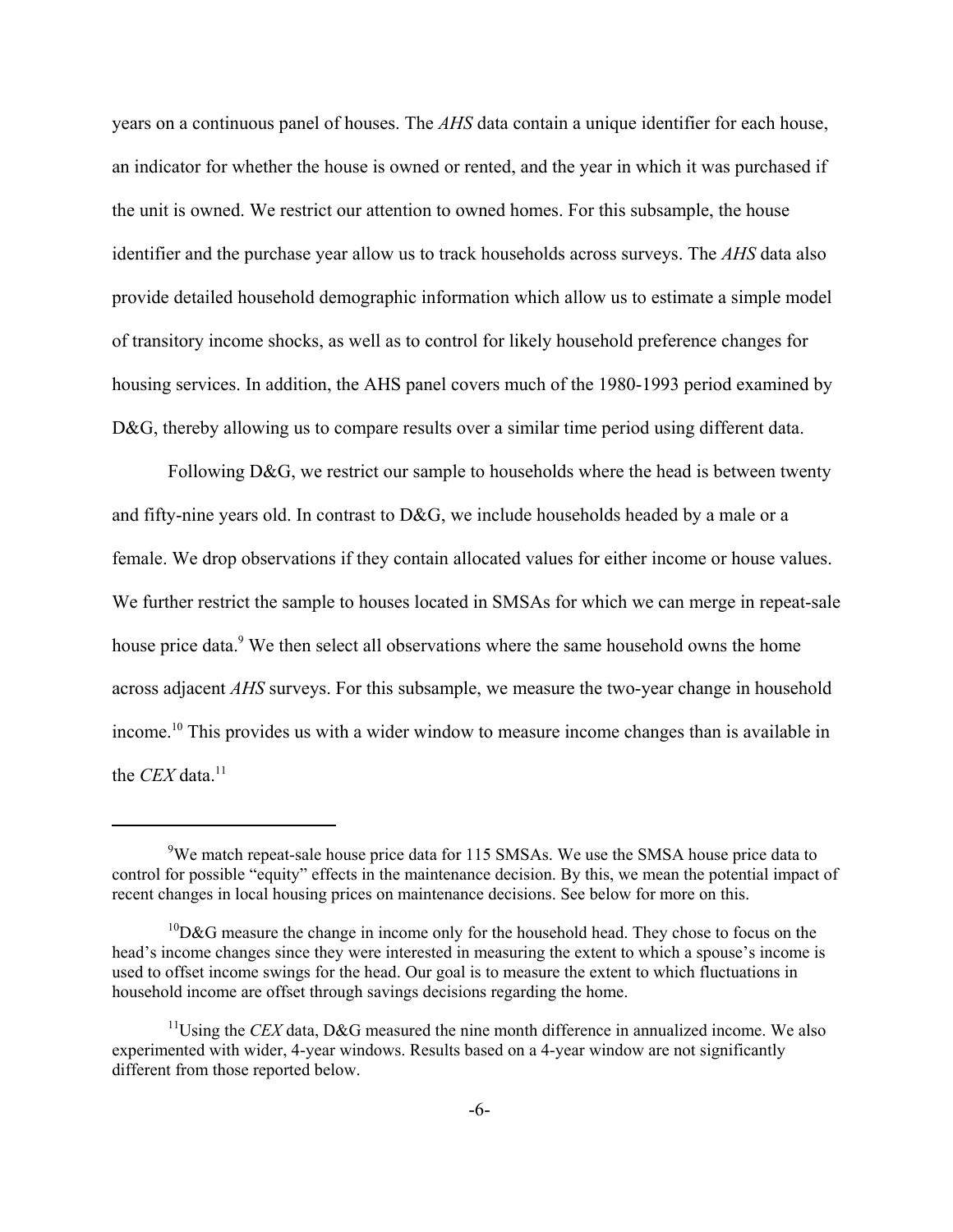For the years 1985 - 1993, the *AHS* asked a series of questions on home maintenance/ repair/improvement activities (hereafter referred to as maintenance activities) undertaken by the household over the prior two years. More specifically, the survey reports on how much households spent over the past two years on each of ten maintenance activities.<sup>12</sup> Table 1 lists these maintenance categories along with summary statistics for the real expenditures in each category for our sample of households.13 Summing across the various categories, homeowners on average make positive maintenance expenditures in 90 percent of the 2-year periods. Conditional on a positive maintenance expenditure, the average household expenditure over a 2-year period is \$3,967. The average 2-year unconditional maintenance expenditure is \$3,556. The average ratio of annualized unconditional maintenance expenditure to reported house value is 1.6%. Similarly, the average ratio of annualized unconditional maintenance expenditure to household income is 3.1%. In the analysis below, we treat these expenditures as expenses rather amortizing them over time $14$ 

The basic empirical question we address is to what extent homeowners offset transitory income shocks through changes in home maintenance activities. We can begin with a simple

<sup>&</sup>lt;sup>12</sup>We combine the two maintenance categories: new insulation and storm doors/windows. Routine maintenance expenditures are reported for the prior year. We double these expenditures to make them comparable to the other expenditure categories.

 $<sup>13</sup>$ In each year, these nominal expenditures are right-censored at \$9,997. For many of these</sup> expenditure categories the *AHS* records a missing response. For households that indicate they did not engage in a particular maintenance activity, we treat a missing expenditure as a zero. However, we exclude from the estimation any household that indicated it did engage in a particular maintenance activity, but reports a missing dollar expenditure. Were we more interested in the level of maintenance activity, we would have tried to impute maintenance values for these households. Because we are interested in identifying the effects of changes in income on changes in maintenance behavior, we do not impute so as to minimize any effects from measurement error.

<sup>&</sup>lt;sup>14</sup>This is the same treatment as in D&G.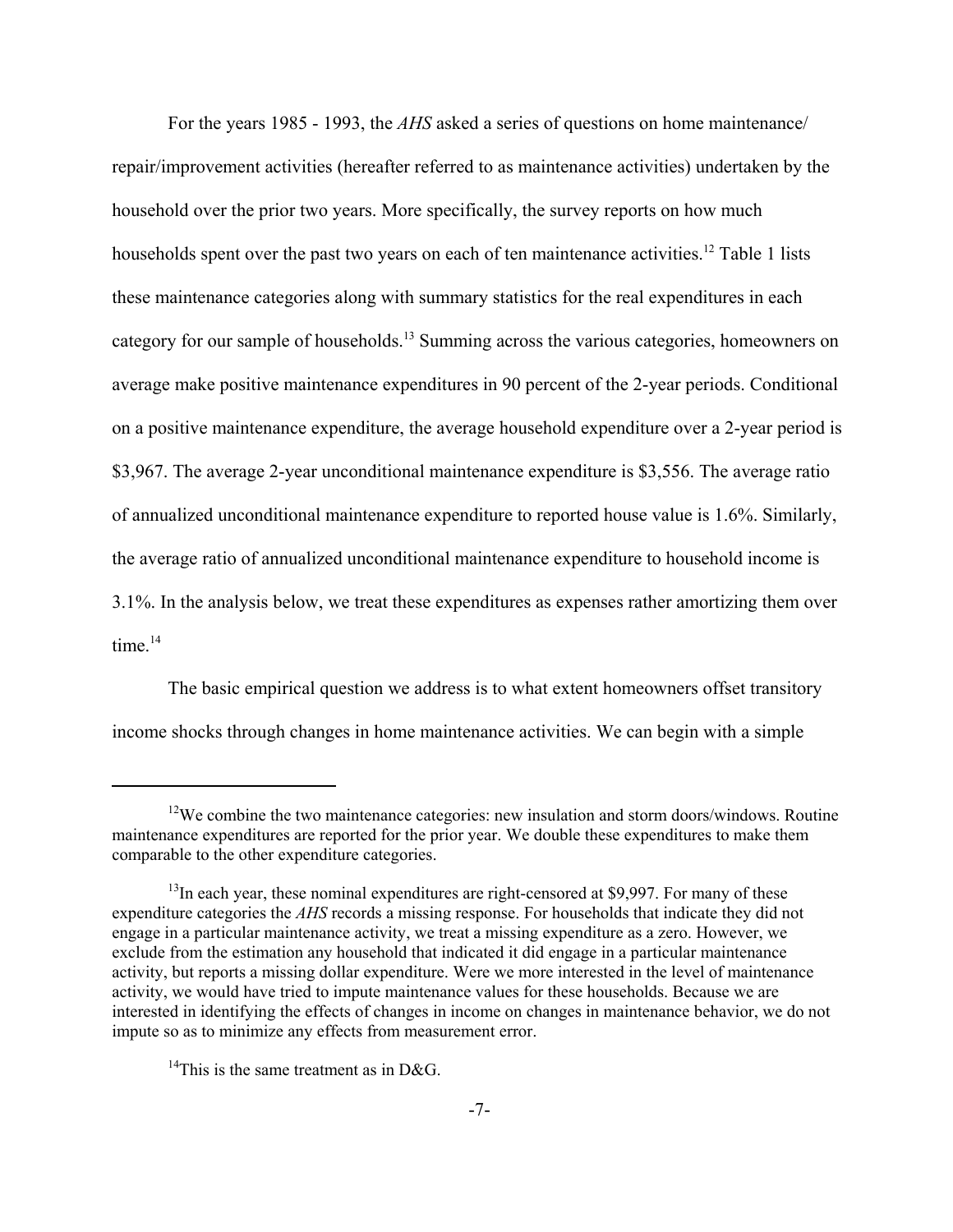regression framework for home maintenance expenditures as given in equation (1)

(1) 
$$
M_{\text{int}} = \alpha + \beta Y_{\text{it}} + X_{\text{it}} \delta + Z_{\text{rt}} \gamma + \varepsilon_{\text{int}} ,
$$

where  $M_{\text{int}}$  is the *i*<sup>th</sup> household's 2-year maintenance expenditure,  $Y_{\text{it}}$  is the *i*<sup>th</sup> household's income,  $X_{it}$  is a vector of education/demographic characteristics for the household head and household composition variables, and  $Z_{rt}$  is a vector of house, neighborhood and SMSA characteristics. Examples of this type of empirical specification can be found in Mendelsohn (1977) and Reschovsky (1992). The coefficient of interest is β.

Permanent and life-cycle differences in income can be partially captured by controlling for factors such as the education and job experience of the household head. However, there may be important permanent differences in incomes across households that are not captured in the variables contained in *X*. To the extent that these unobserved factors are constant over 2-year intervals, we can eliminate their effects by taking the first-difference of equation (1).

(2) 
$$
\Delta M_{\text{irr}} = \beta \Delta Y_{\text{it}} + \Delta X_{\text{it}} \delta + \Delta Z_{\text{rt}} + \mu_{\text{irr}}
$$

In equation (2), we regress the 2-year change in maintenance expenditures on the 2-year change in household income, any changes in the household characteristics (i.e. changes in marital status or family size), and changes in house, neighborhood and SMSA characteristics. Since many of the controls used in equation (1) are constant over 2-year intervals, equation (2) involves fewer control variables. We control for the expected evolution of income over the life cycle by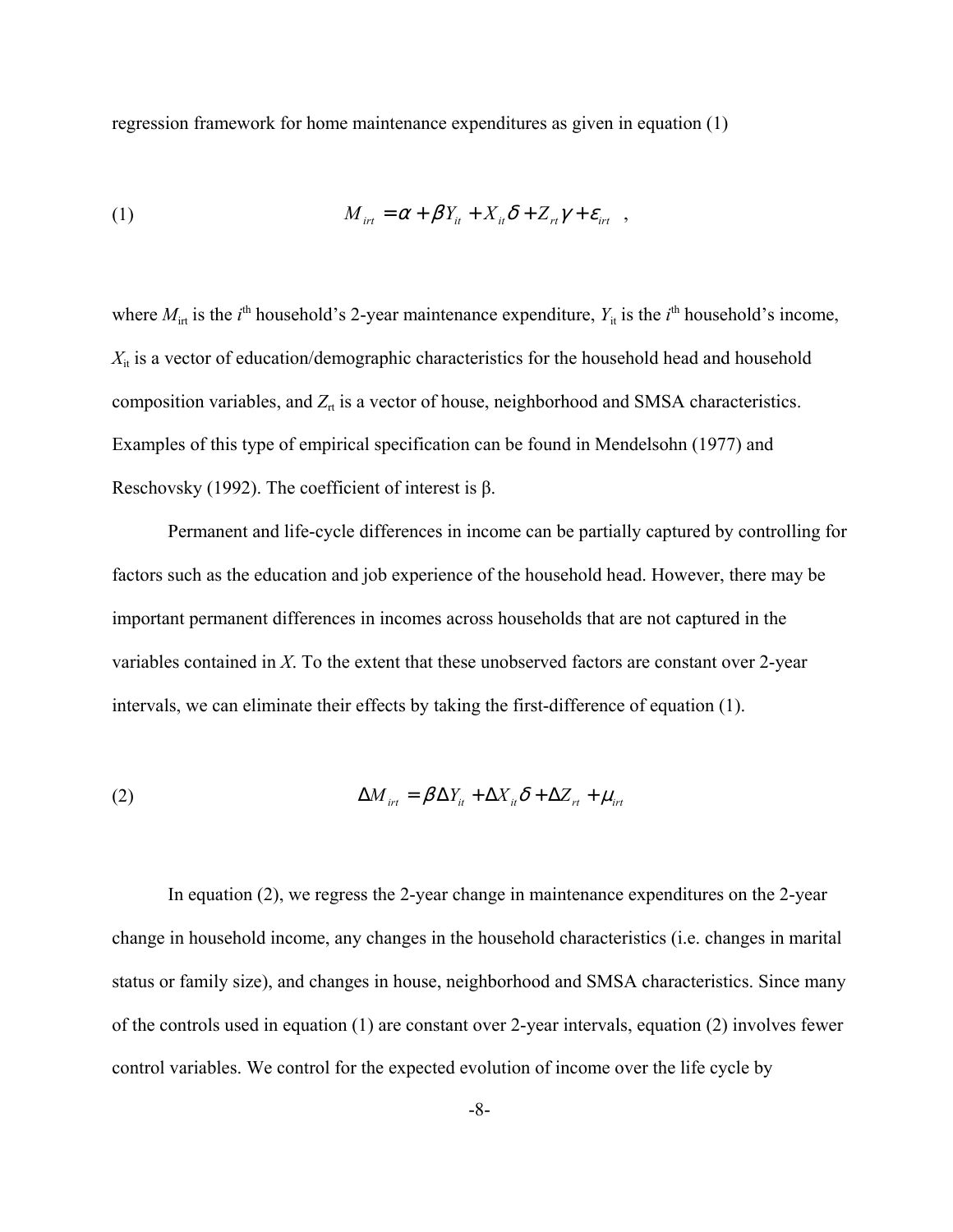regressing the change in family income on the typical demographic and human capital variables used in an earnings regression. We use the residual income growth as our measure of the income change in equation (2). We treat this residual income variation as reflecting transitory fluctuations in household income.<sup>15</sup>

While we follow D&G in estimating equation (2) in levels and not logs, we extend their basic specification to include controls for changing conditions in the neighborhood and the local housing market. We include indicators for whether the household felt that their neighborhood had significantly improved or worsened over the past two years. Household maintenance decisions may also depend on the degree of recent price appreciation in their local housing market – what we term an "equity effect." We control for this by including the 2-year house price appreciation rate for the MSA based on the Freddie Mac repeat-sale price index. Finally, we include region and year fixed effects in order to capture any persistent aggregate maintenance differences across large geographic areas and across years.

Beyond the specification issues discussed above, an important issue in estimating  $\beta$  is dealing with measurement error in the reported income changes. In their comparison of matched CPS data with social security earnings records, Bound and Krueger (1991) estimate that 20-25 percent of the variation in reported income changes is due to measurement error. While we are unaware of any study of measurement error in the *AHS*, this survey likely suffers from similar problems to those found for the CPS. Left uncorrected, measurement error in the income changes will tend to bias downward estimates of  $β$ .

<sup>&</sup>lt;sup>15</sup>Changes over time in the skill premia in the labor market which account for a significant component of the movements in the permanent income variance should have a minimal impact on our two-year income differences. See Katz and Autor (1999).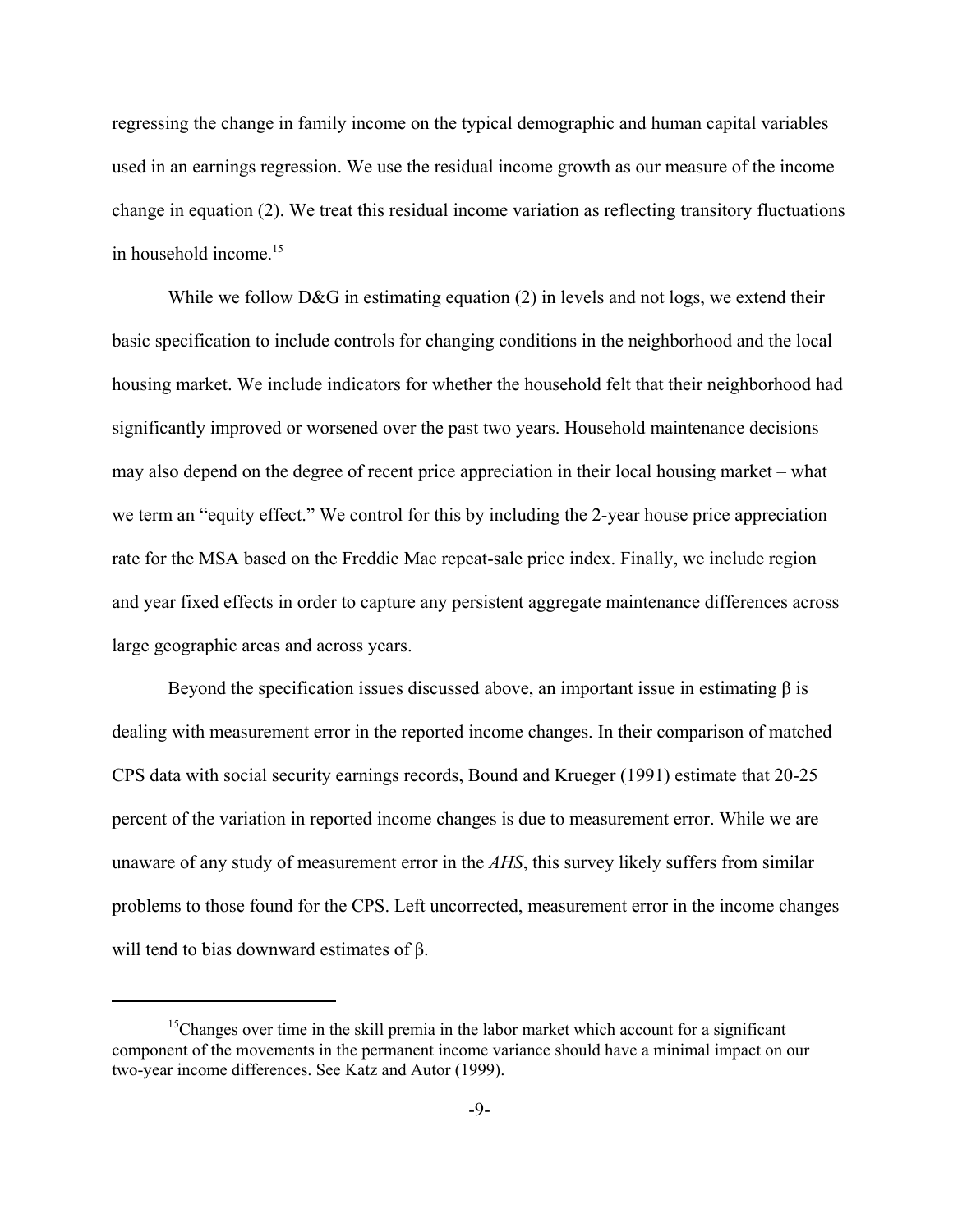Altonji and Siow (1987) advocate using a set of income determinants to instrument for reported income in order to alleviate this problem.<sup>16</sup> D&G construct an alternative measure of income using information on the hourly wage, usual weekly hours, and weeks worked. Unfortunately, the *AHS* data does not ask questions on wage rates or hours/weeks worked, so we can not duplicate the D&G instrument.<sup>17</sup> As an alternative, we use a variant of the "grouping" method suggested by Wald (1940), Bartlett (1949), and Durbin (1954). For each year in our sample, we estimate where a household is in the income distribution for that year and census region. We track the household's income decile in each of the two years and create a set of indicators for changes in deciles across the two year period. We then use these indicators for decile changes as instruments for the underlying income change. This choice of instruments will filter out measurement error that does not move the household between different deciles of the income distribution.

Another part of our strategy involves constructing the sample in an effort to minimize problems that might arise due to measurement error. As noted earlier, we drop all observations

<sup>&</sup>lt;sup>16</sup>These determinants can include constructed income measures from information on wages, weeks and hours; as well as indicators for events that are associated with income changes such as unemployment spells, illness, quits and promotions.

<sup>17</sup>More specifically, the D&G instrument involves using data from the *PSID* and the *CEX* on the number of hours worked in the previous year and the current wage rate to impute earnings. The change in imputed earnings is used to instrument for the change in reported earnings. Essentially, variation in hours worked is presumed to be associated with transitory changes. In terms of using significant earnings events as instruments, the closest the *AHS* data come to allowing us to follow this approach is a series of questions pertaining to whether the worker received any income from unemployment insurance or workman's compensation. Unfortunately, beginning in 1985 (the starting point of our data) these questions were aggregated into a general "other sources of income" question that also includes interest and dividend income. This obviously reduces the usefulness of the question for our purposes. The only income 'distress' questions that were continued after 1983 asked if the family received food stamps or general welfare. These events apply to a very small fraction of the sample, rendering the questions less useful for instrumenting purposes.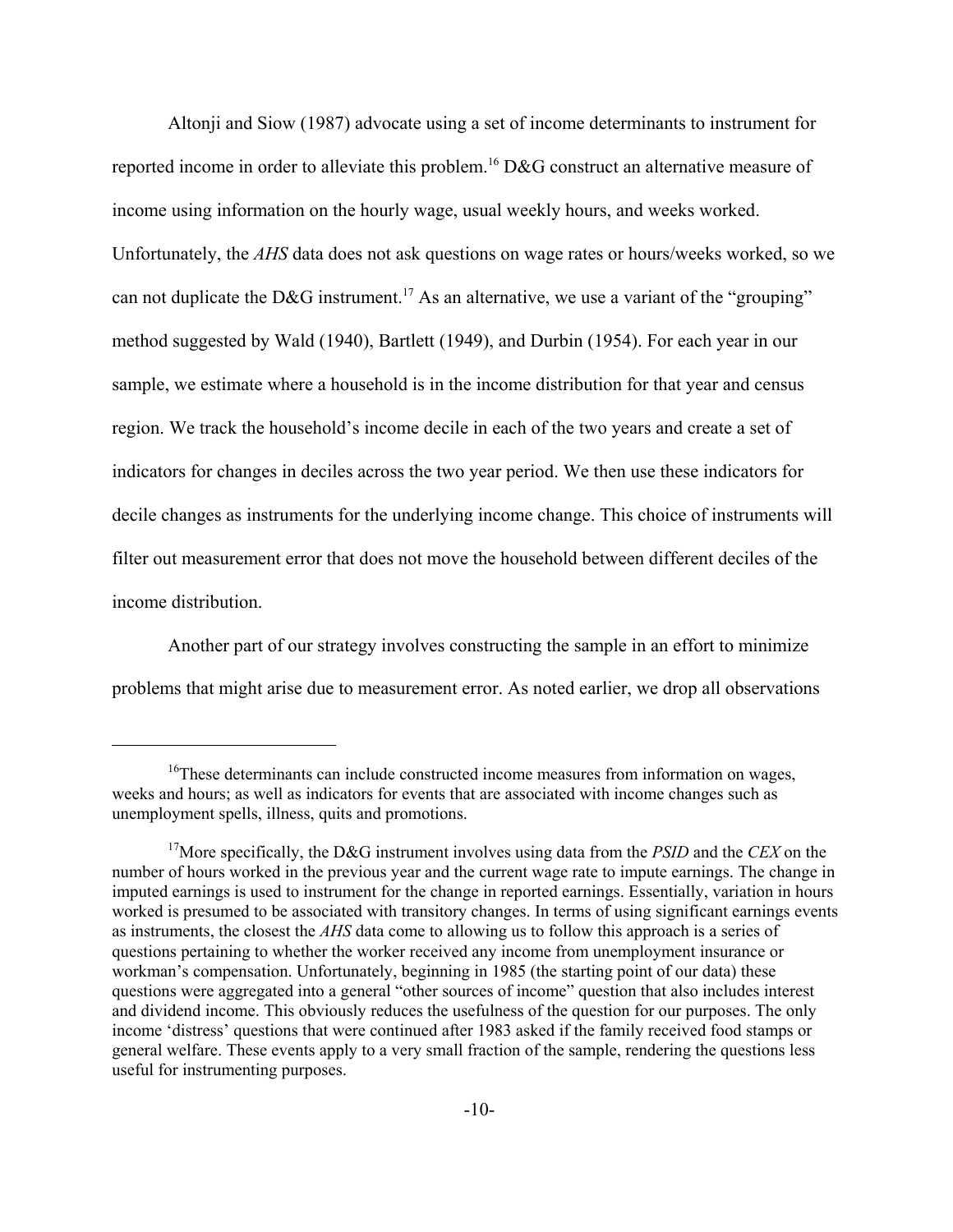that include imputed values for household income. Including these observations would introduce imputation errors in our measure of the transitory income shocks. In addition, we symmetrically trim the top and bottom 1% of the measured income changes and aggregate maintenance changes, thereby eliminating the most extreme outliers. $18$ 

A third econometric issue becomes important when we look at changes in expenditures within the individual maintenance categories. As is evident from Table 1, for most of these maintenance categories there is a significant fraction of households that make no expenditures of that type over the 2-year period. For many of the maintenance categories, a sizeable fraction of households also make no expenditures over successive 2-year periods. This implies a significant fraction of the maintenance changes will be zero.

This feature of the data suggests using a "friction" estimator [see Rosett (1959)]. The basic idea behind this estimator is illustrated in Figure 4. Let ∆M\* denote an unobserved index of a household's desired change in a particular maintenance expense, and let ∆M denote the household's observed expenditure for that maintenance category. We model ∆M<sup>\*</sup> as a continuous latent variable. Friction models capture the propensity for zero changes in the data by assuming that small changes in desired expenditures (positive or negative) do not generate any actual changes in maintenance expenditures. The degree of censoring is captured by the parameters  $\alpha_1$ and  $\alpha$ .

The friction model is given by the following set of equations.

 $18$ We also generally do not use observations with imputed maintenance data. See footnote 13 for those details.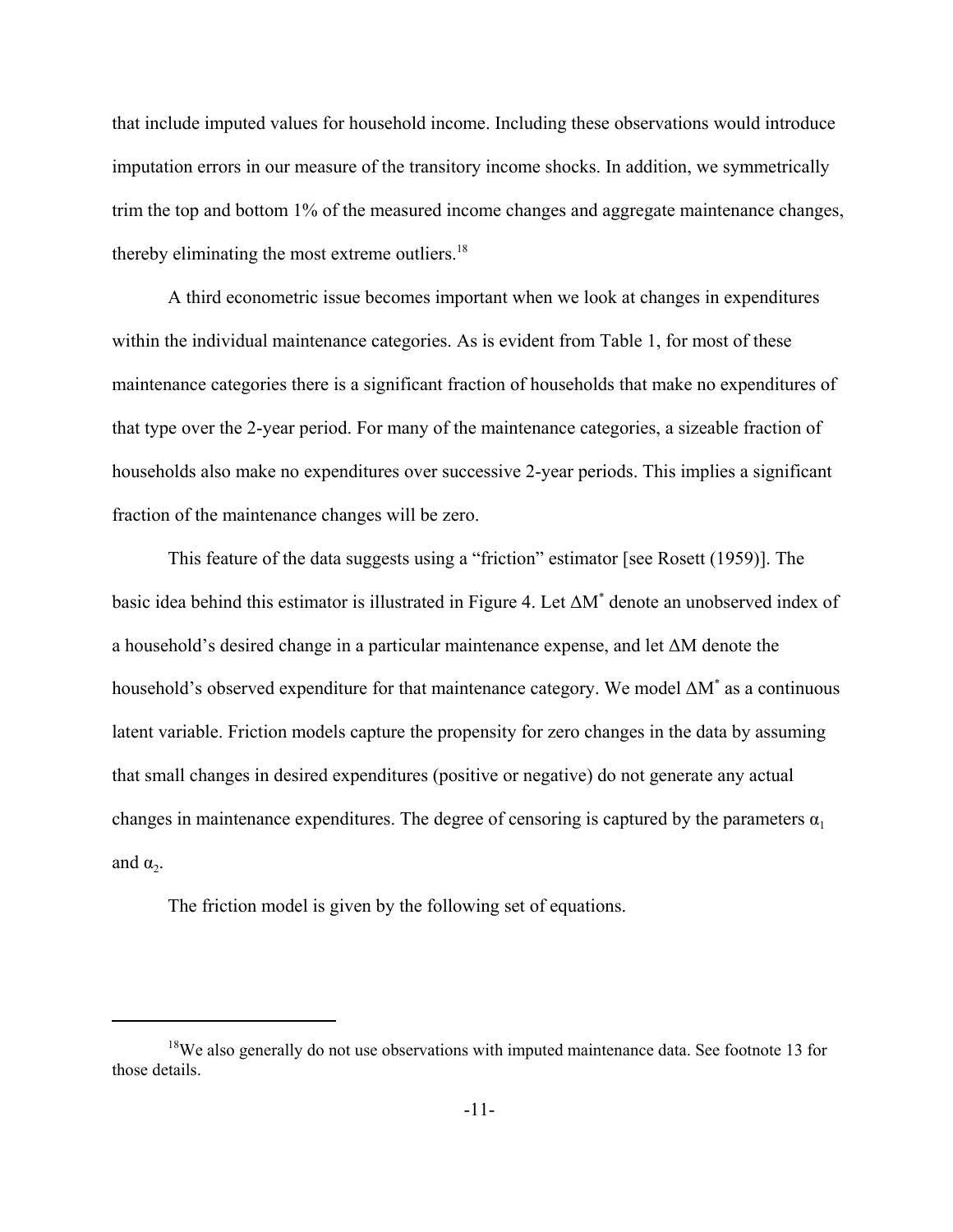(3)  
\n
$$
\Delta M_{int}^* = \beta \Delta Y_{it} + \Delta X_{it} \delta + \Delta Z_{rt} \gamma + \mu_{int}
$$
\n
$$
\Delta M_{int}^* - \alpha_1 \text{ if } \Delta M_{int}^* < \alpha_1
$$
\n
$$
\Delta M_{int} = 0 \text{ if } \alpha_1 < \Delta M_{int}^* < \alpha_2
$$
\n
$$
\Delta M_{int}^* - \alpha_2 \text{ if } \Delta M_{int}^* > \alpha_2
$$

We estimate this friction model using both the actual change in income and instrumenting for the change in income.<sup>19</sup>

Before getting to the results themselves, it is useful to note that we report two different marginal effects. The first is the change in the desired expenditure (ΔM<sup>\*</sup>) level in response to a change in income. We call this the "conditional" marginal effect or ME<sub>c</sub>. Second, we report the change in the actual expenditure level  $(\Delta M)$  where we include the zeros in the calculation. We call this the "unconditional" marginal effect or  $ME<sub>u</sub>$ . We evaluate the unconditional marginal effects as the average derivative across our estimation sample. This takes into account the nonlinearities in these marginal effects. The expressions for these two marginal effects are given below

(4)  
\n
$$
ME_{C} = \frac{\partial M^*}{\partial Y} = \beta
$$
\n
$$
ME_{U} = \frac{\partial M}{\partial Y} = \frac{1}{N} \sum_{i=1}^{N} \left[ 1 - (\Phi(Z_i \mid \alpha_2) - \Phi(Z_i \mid \alpha_1)) \right] \beta,
$$

where  $Z|\alpha$  represents the standardized control variables including the friction term  $\alpha$ , and  $\Phi$  is the standard normal cumulative density.

<sup>&</sup>lt;sup>19</sup>We adapt the Nelson and Olson (1978) IV Tobit model to the friction model.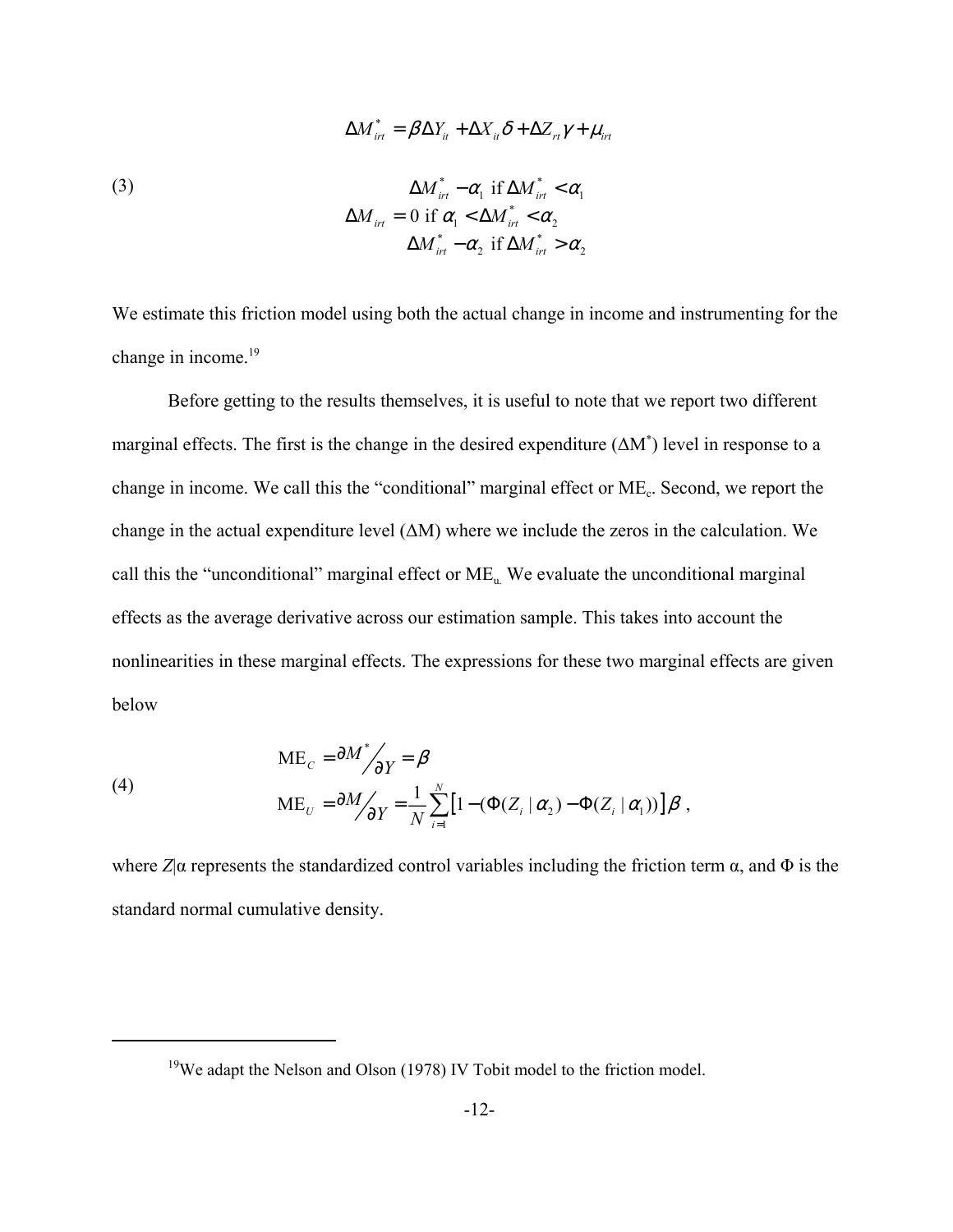### **Empirical findings and discussion**

Summary statistics on all of our control variables are given in Appendix Table A1. These data are readily comparable to the *CEX* sample used by D&G. Our household heads are slightly older than those in the *CEX* sample (i.e., 42.8 versus 40.5 year old heads on average). Although we restricted our sample to homeowners, the marriage rate in our sample is sample is lower than the *CEX* sample (76 percent versus 84 percent). We did not restrict our sample to male headed households, though they make up 79 percent of our households. Our sample is better educated with only 7.6 percent high school dropouts (compared to 20 percent in the *CEX* sample) and with 37 percent college graduates (compared to 25 percent in the *CEX* sample)

The results for overall maintenance expenditures are given in Table 2. We find that a \$1,000 change in income results in an average change in 2-year maintenance expenditures of \$8.54 (OLS) and \$11.82 (IV). The implied elasticities are 0.16 (OLS) and 0.23 (IV). Our OLS elasticity estimate is higher than the D&G OLS elasticity estimate from the *CEX* data (0.08), but our IV elasticity estimate is significantly below their IV elasticity (0.60).20 Thus, the *AHS* data do corroborate D&G's finding that homeowners directly save/dissave in their home to offset income fluctuations. We also tested for the presence of asymmetric income effects to see if the results are being driven primarily by positive (or only negative) income shocks. The results in columns 2 and 4 of Table 2 suggest that the maintenance response is symmetric to positive and negative transitory income shocks.

Given the paucity of research on the determinants of home maintenance expenditures, we

<sup>&</sup>lt;sup>20</sup>The increase in the D&G elasticity estimates using their IV strategy is greater than what one would expect based on the current estimates of the degree of measurement error in income changes. While we cannot be sure that our instrument is clean of all correlation with the measurement errors, our elasticity increase is more in line with the magnitude of the expected attenuation bias.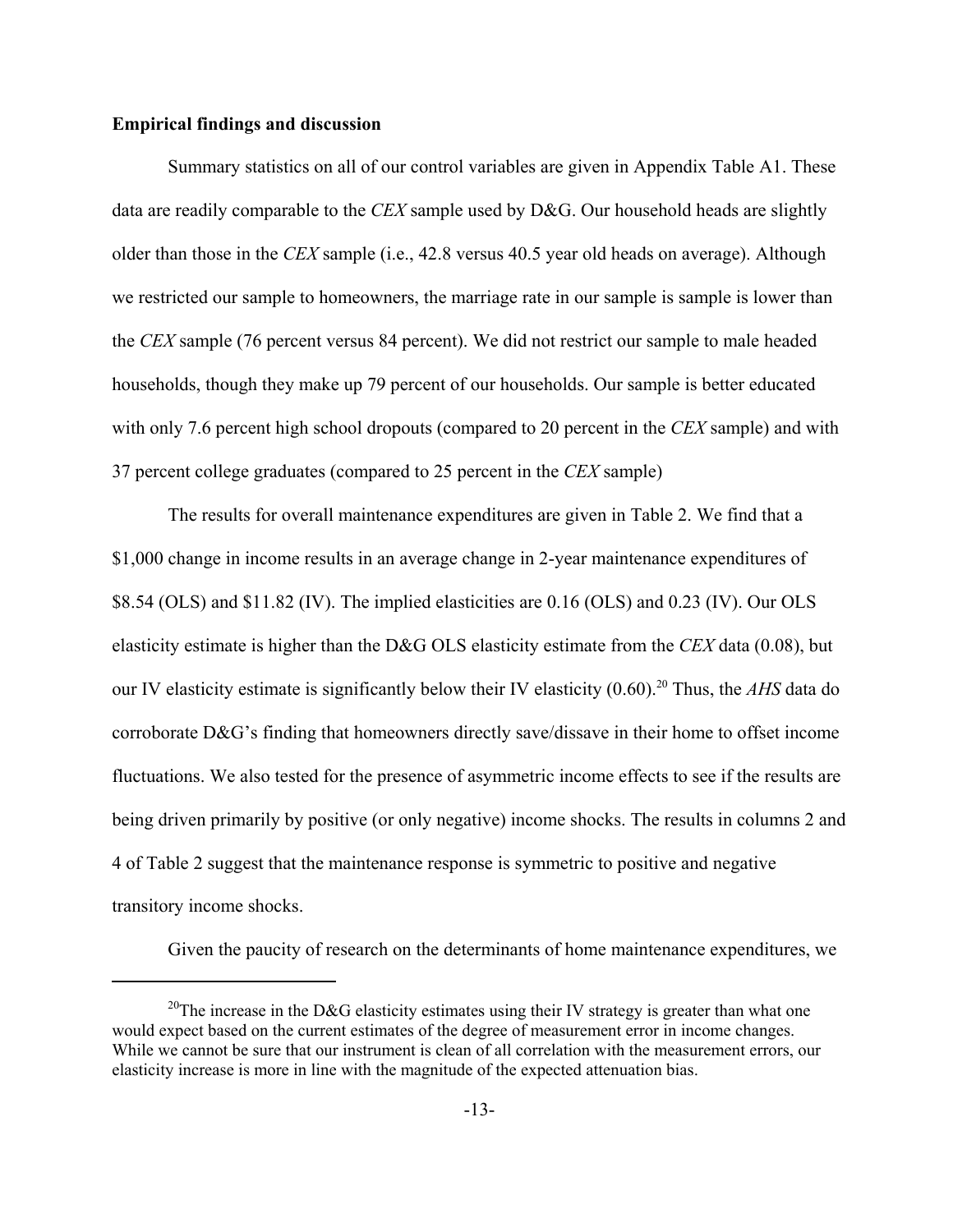briefly summarize the other findings in Table 2 before turning to the disaggregated maintenance expenditure results. Changes in household size do not appear to generate any significant changes in maintenance activity by the household.<sup>21</sup> Transitions into and out of marriage have imprecisely estimated maintenance effects. There is evidence of a positive "equity" effect on maintenance decisions. A ten percent appreciation in house prices in an SMSA is estimated to increase maintenance activity by \$130 (implied elasticity of 0.37). Controlling for average price appreciation in the SMSA, we find that homeowners tend to spend more on maintenance when they report that their neighborhood has significantly declined, though this effect is imprecisely estimated.

We then reestimate our specification on subsamples of households disaggregated by the household head's degree of educational achievement. These results, which are reported in Table 3, compare the maintenance responses to income shocks of those with high school degrees or less (top panel) to those with at least some college training (bottom panel). Note that the implied IV elasticities are much higher for the less well-educated households (0.31 versus 0.17). This pattern of results is consistent with the view that the least well-educated homeowners have on average fewer liquid assets to help buffer transitory fluctuations in their income.<sup>22</sup>

However, when we look separately at positive and negative transitory income shocks the story becomes more nuanced. Liquidity constraints facing low skilled homeowners would be

 $^{21}$ This is consistent with households either anticipating future changes in household size when making their home purchase, or with accommodating changes in household size through a future change of residence.

<sup>&</sup>lt;sup>22</sup>It is difficult in the *AHS* to directly identify liquidity constrained/unconstrained households. The *AHS* does ask if the household has at least \$20 thousand in savings/investments. However, less than 1 percent of our estimation sample answered this question in the affirmative.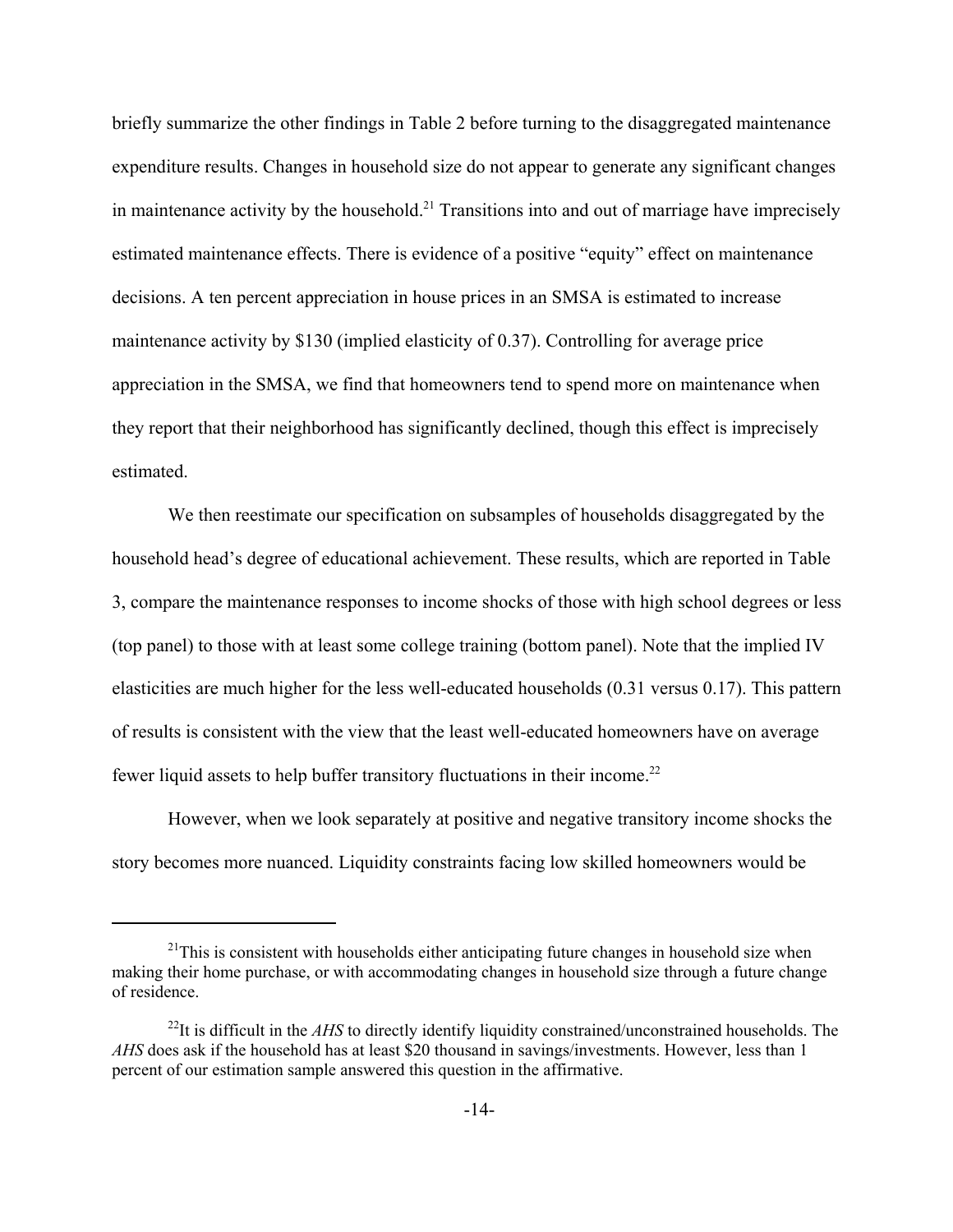expected to result in a high elasticity with respect to negative transitory income shocks. The data suggest, though, that high and low skilled workers have similar responses to adverse income shocks. The larger overall maintenance elasticity for low skilled homeowners is driven by a larger response to positive transitory income shocks. One possible explanation is that low skilled workers may have few attractive avenues for saving, and investing in their house dominates other avenues. That said, it still is the case that better educated owners use their homes as buffers, too.<sup>23</sup> In sum, direct investment via maintenance appears to be a relatively cheap way of dealing with income shocks–as all types of households engage in this form of smoothing.

In Table 4, we examine the impact of income changes on individual maintenance expenditure categories. We focus primarily on the unconditional expenditure marginal effects which we use to construct our implied elasticities. The weighted average IV elasticity across all nine categories is 0.22, which is only slightly less than the IV estimate derived from the regression using the sum of the maintenance expenditures.

With the exception of siding and major equipment expenditures, each individual maintenance category exhibits a positive income elasticity, ranging from a low of 0.08 (for roofing) to a high of 0.50 (for new additions). The negative elasticities for major equipment and siding expenditures are very small in absolute value, indicating that households do not buffer transitory income shocks via spending on these features. It seems likely that these particular maintenance categories (possibly along with roofing, which has the smallest elasticity among those estimated to be positives) are not very discretionary in nature. That is, if your heating

 $^{23}$ This conclusion obviously applies to the aggregate results for this group (columns 1 and 3, bottom panel of Table 3).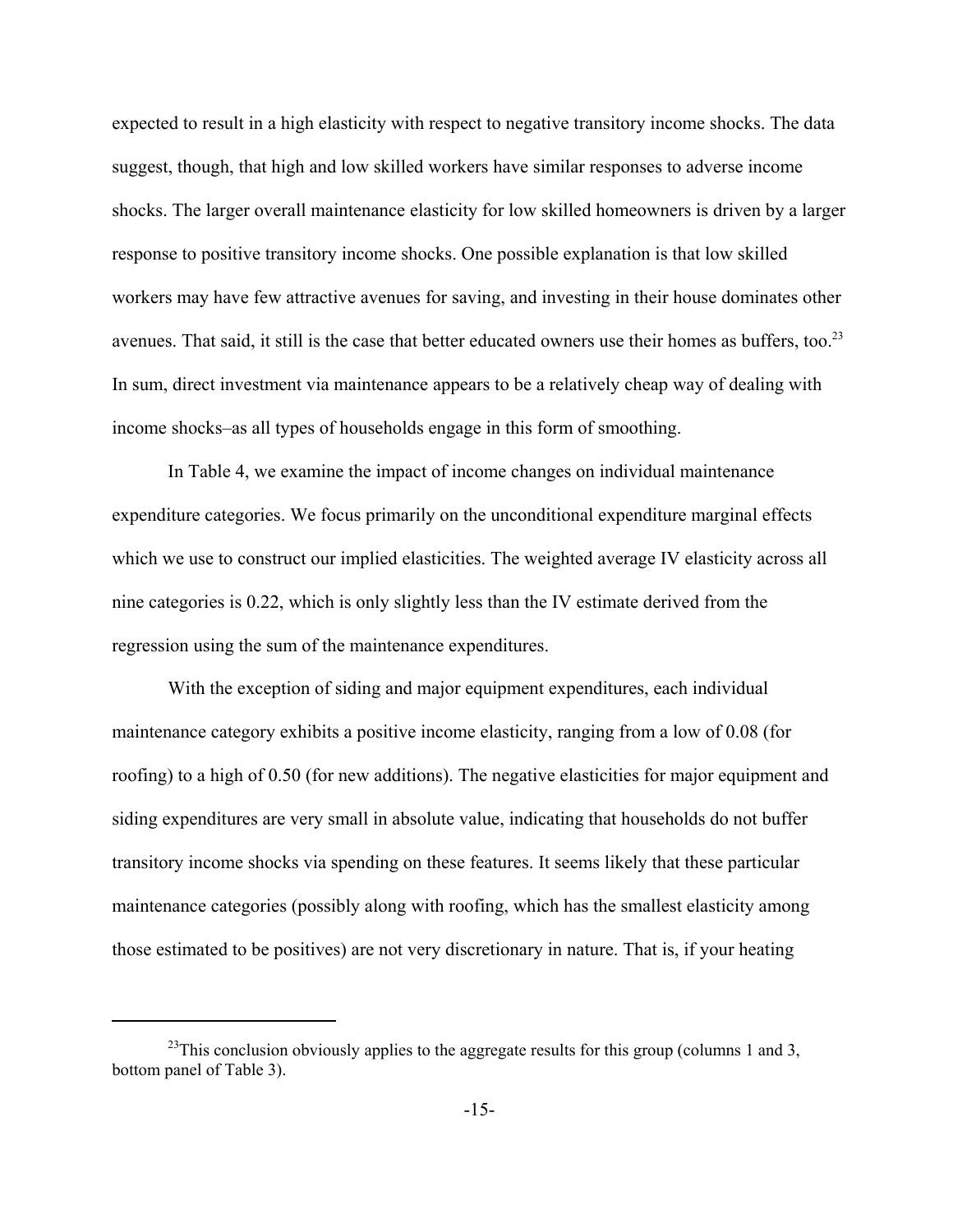system fails or if you have a leak in your roof or siding, you must spend something on repairs no matter what shocks to income you may be experiencing. It also seems sensible to us that routine and miscellaneous maintenance, insulation, and upgrades or additions of kitchens, bathrooms, and other rooms, would be more discretionary in nature. Hence, there is no indication that a single type of maintenance or repair item is being used to buffer income shocks; however, there does appear to be a small group of maintenance categories that are not used to buffer income shocks, probably because they are relatively non-discretionary in nature.

While we obviously have interpreted our estimated maintenance elasticities as responses to transitory income shocks, Moffitt (1997, pg 289) notes that "... period-to-period changes in income may contain a permanent shock arising from the presence of a random walk component in income." He cites the growing literature on micro-level earnings dynamics, including papers by MaCurdy (1982), Abowd and Card (1989) and Moffitt and Gottschalk (1995), and suggests including a lag change in income in the specification in order to ensure that the coefficient on the current change in income is picking up just the unexpected transitory income change. We can carry out this robustness check on the subsample of households that remain in their house for three consecutive surveys [1,258 observations]. This allows us to measure both their current 2 year change in income and their lagged 2-year change in income. When we estimate equation (2) on this subsample without including the lagged income change, the OLS coefficient (standard error) is \$6.70 (\$5.40). When we reestimate equation (2) on this subsample including both the current and lagged income change, the coefficients (standard errors) are  $$6.55$  ( $$6.32$ ) and  $$0.33$ (\$6.31) respectively. So, we find neither a sizeable nor a significant effect of lagged income changes on current changes in maintenance activities. In addition, controlling for lagged income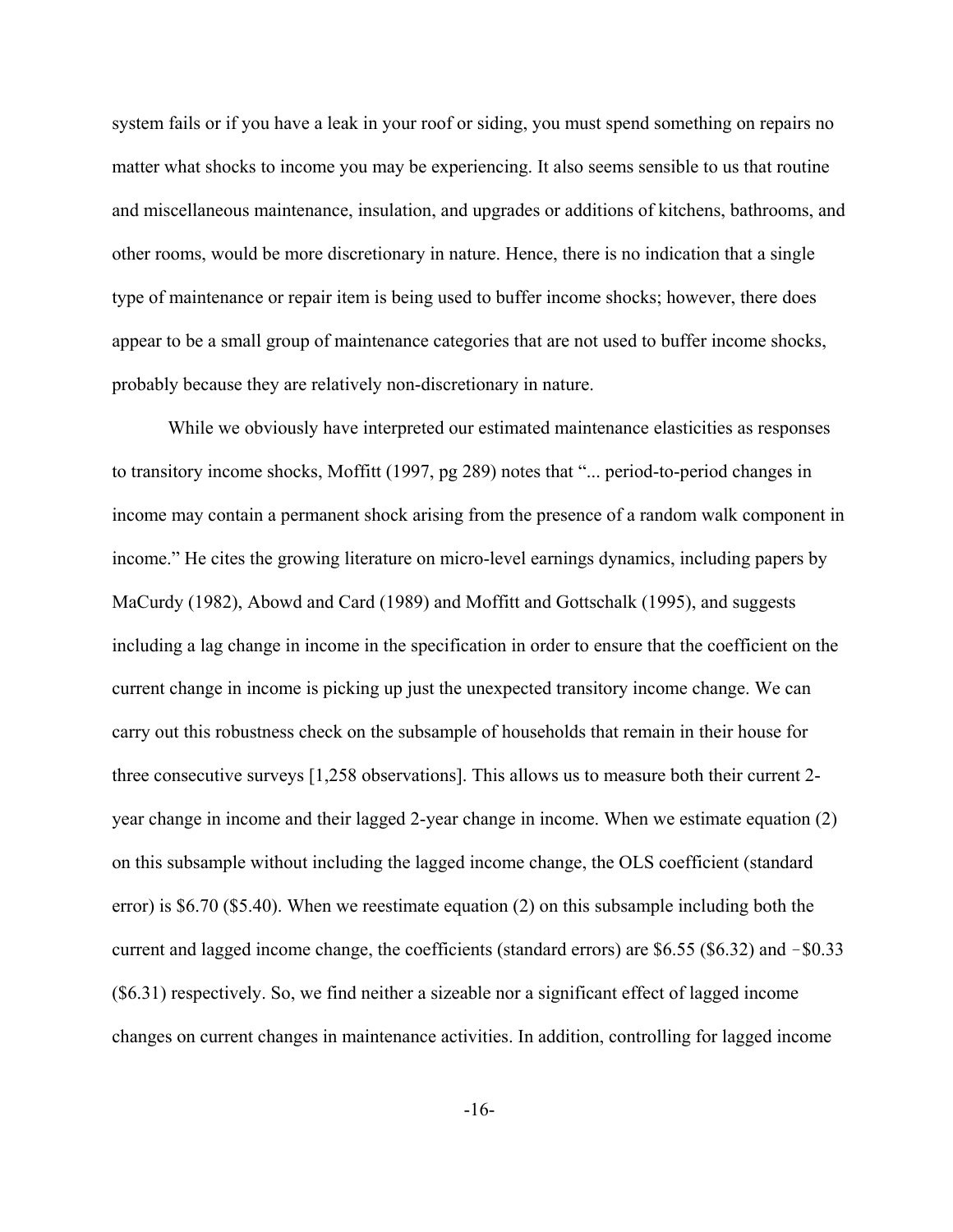changes does not have a qualitatively important impact on the coefficient estimate associated with the current income change. Hence, our interpretation of the maintenance and repair elasticities as capturing responses to transitory income shocks passes this robustness check.

#### **Implications**

If homeowners buffer income fluctuations by directly saving/dissaving in their house via maintenance and repair decisions, then this behavior should affect the value of the house. To identify this effect in the data, we need to be able to purge changes in house values of the effects arising from housing demand shifts. These demand shifts can reflect aggregate factors such as changes in mortgage interest rates, local labor market conditions, and community-specific factors. We use year effects to control for economy-wide shifts in aggregate demand for housing. Local housing market demand shifts are controlled for using the 2-year house price appreciation implied by the Freddie Mac repeat-sale house price index for the SMSA. Neighborhood demand shifts are captured through indicators for whether the homeowner feels that the neighborhood has significantly improved or worsened.

The impacts of homeowner income changes on changes in self-reported house values are reported in Table 5. We also check for aysmmetries in the income change variable by estimating specifications which look separately at the effect of income gains and income losses. The coefficient on the SMSA house price appreciation rate is 0.91 with a standard error of 0.03. On average, homeowners in the *AHS* sample appear to be well informed of changes in the market value of their house. And, there is some evidence that reported deterioration in the neighborhood is associated with lower house value appreciation. Controlling for these factors, the results

-17-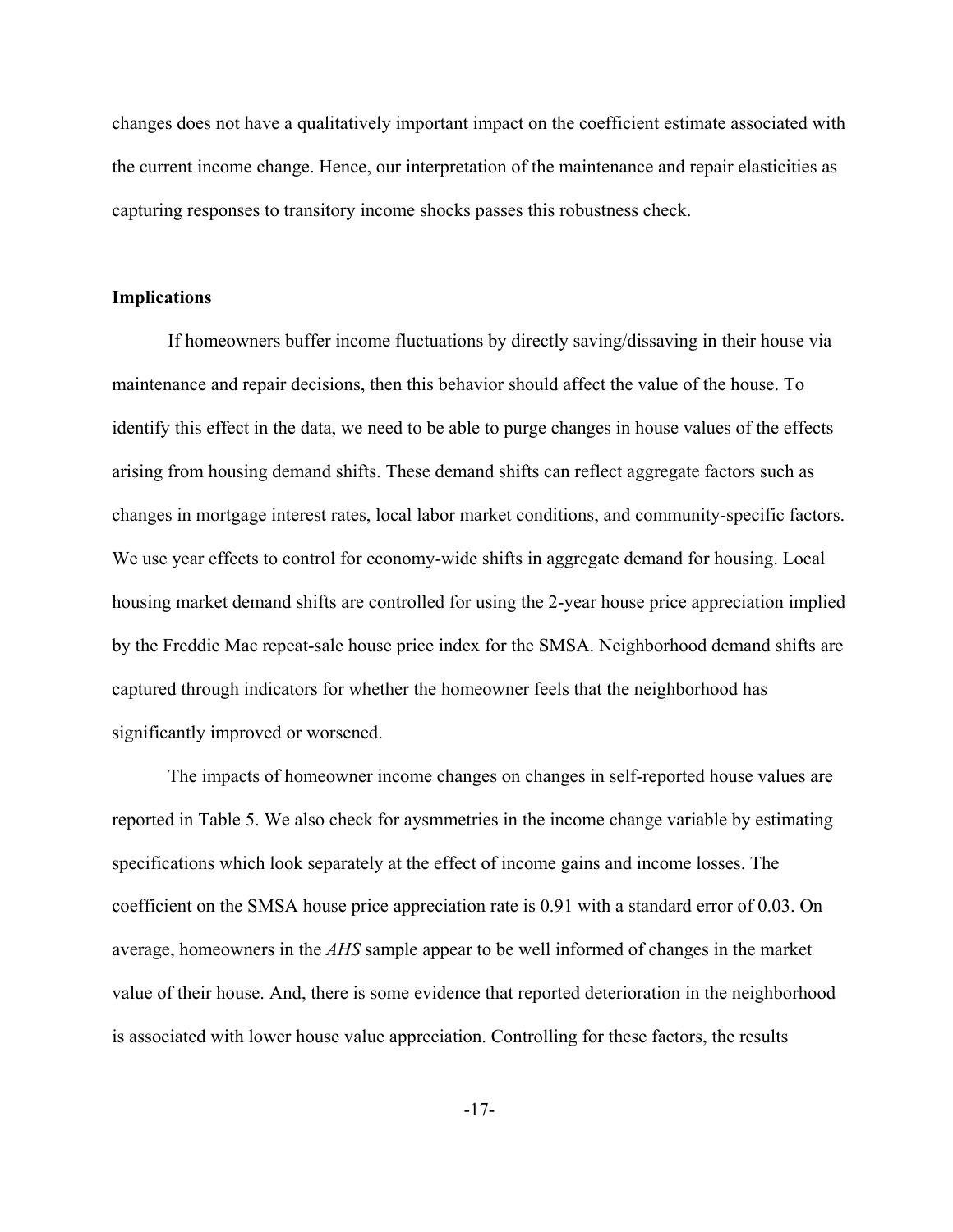indicate that homeowners in the *AHS* data internalize the impact of their maintenance decisions in response to income changes. The overall elasticity of house values with respect to the owner's income is 0.058. There is some evidence that the elasticity is slightly larger for income gains as compared to income losses.

A possible concern with these particular elasticity estimates is that the homeowner's income change may be proxying in part for demand shifts not captured elsewhere in the specification. In this case, the magnitude of the measured elasticity would be an overestimate of the impact on house values of the homeowner's maintenance decisions in response to income changes. As a robustness check, we computed for each SMSA the average residual income change for homeowners in the *AHS* sample in that SMSA. These residual income changes remove the impact of life-cycle effects, but leave any local labor market demand effects. When we add this SMSA average income change to the specification, we find that the coefficient on the average SMSA income change is insignificant and the coefficient on the household income change is unaffected. Controlling for the SMSA house price appreciation rate, then, appears to adequately capture local demand shocks.

These findings point out a potential weakness in the construction of repeat-sale house price indices. Repeat-sale price indices compare the change in the price of a house from its purchase to its subsequent sale.<sup>24</sup> By matching the "same" house over time, the aim is to purge the price changes of quality changes. However, to the extent that homeowners choose to maintain a house more or less than the underlying depreciation rate on the house, the same house will not

<sup>&</sup>lt;sup>24</sup>Some repeat-sale indices also mix in appraisals that typically are triggered by a mortgage refinancing.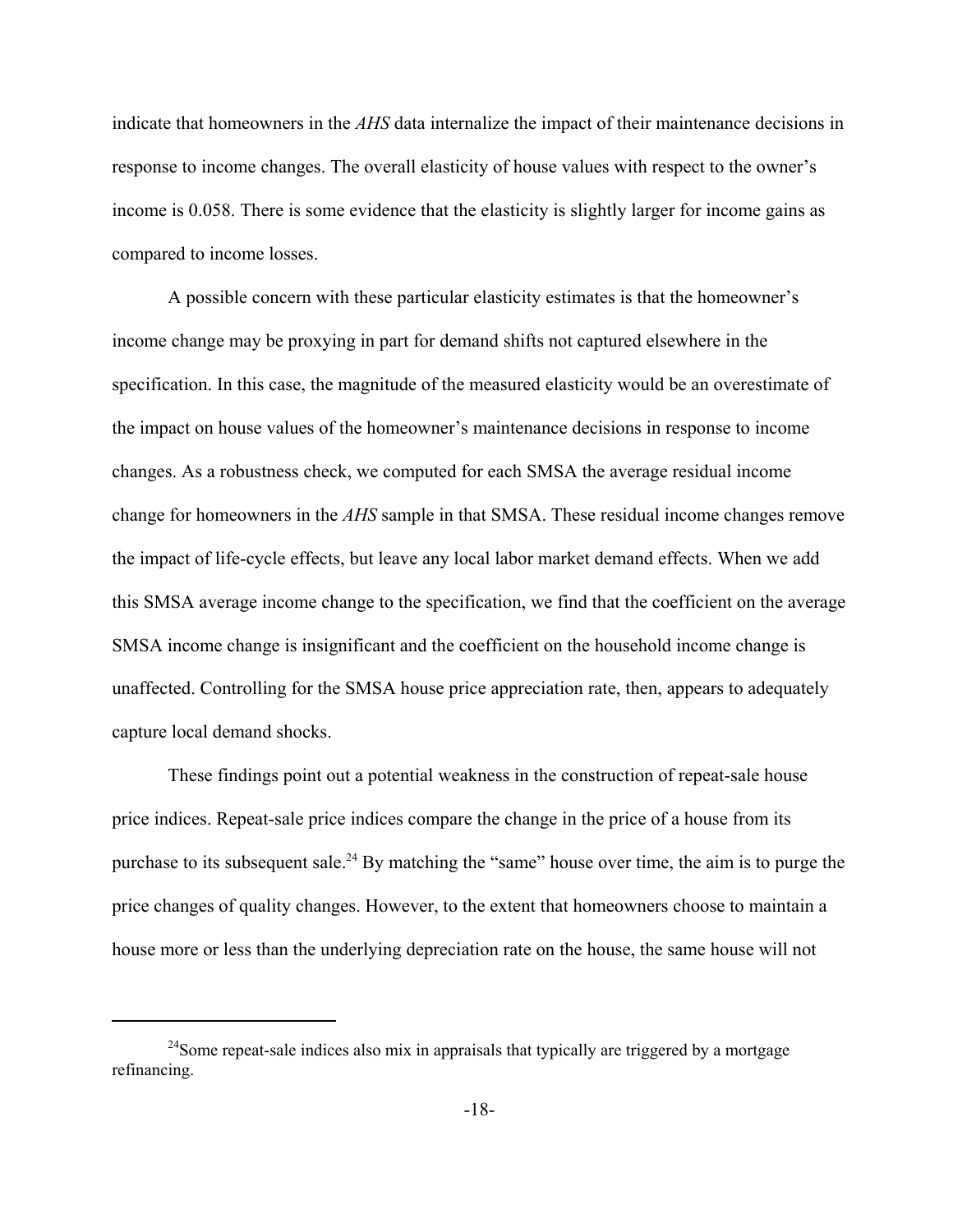display a constant quality over time. If unobserved maintenance activities by households are correlated within communities and vary over time, then this will impart a bias in transactionbased house price indices.

The labor market may be the mechanism for generating correlated maintenance activities in a community. Local labor market shocks (see Topel (1986)) generate correlated transitory income shocks for homeowners in a locality. The magnitudes of these correlated transitory income shocks are illustrated in Figure 5. This figure shows the distribution of average SMSA/year transitory income shocks for the 184 SMSA/year combinations in our AHS sample with at least ten households. Attempts by households to smooth these income shocks by saving/dissaving in their homes will generate correlated changes in the net depreciation of houses in the locality. Capitalization of this maintenance behavior into prices suggests local repeat sales indexes could be biased–both on the upside and downside of local market cycles.<sup>25</sup> That said, we leave examination of this issue to future research.

### **Conclusion**

The last 25 years has witnessed a significant rise in income inequality in the United States. Using *CEX* data, Krueger and Perri (2002) do not find any parallel increases in consumption inequality. Specifically, Kruger and Perri find that while the standard deviation of the log of aftertax income increased by 20%, the standard deviation of log consumption increased by only 2%.

 $^{25}$ Goetzmann and Spiegel (1995) first hypothesized and confirmed that systematic home improvements made around the time of sale could bias repeat sales indexes. Knight, Miceli and Sirmans (2000) provide some evidence based on home sales in Stockton, CA that under-maintained homes tend to be brought up to a normal level of maintenance at the time of a sale. To the extent that their results generalize, then consumption smoothing through maintenance activities would generate a one-sided bias to repeat-sale price indices.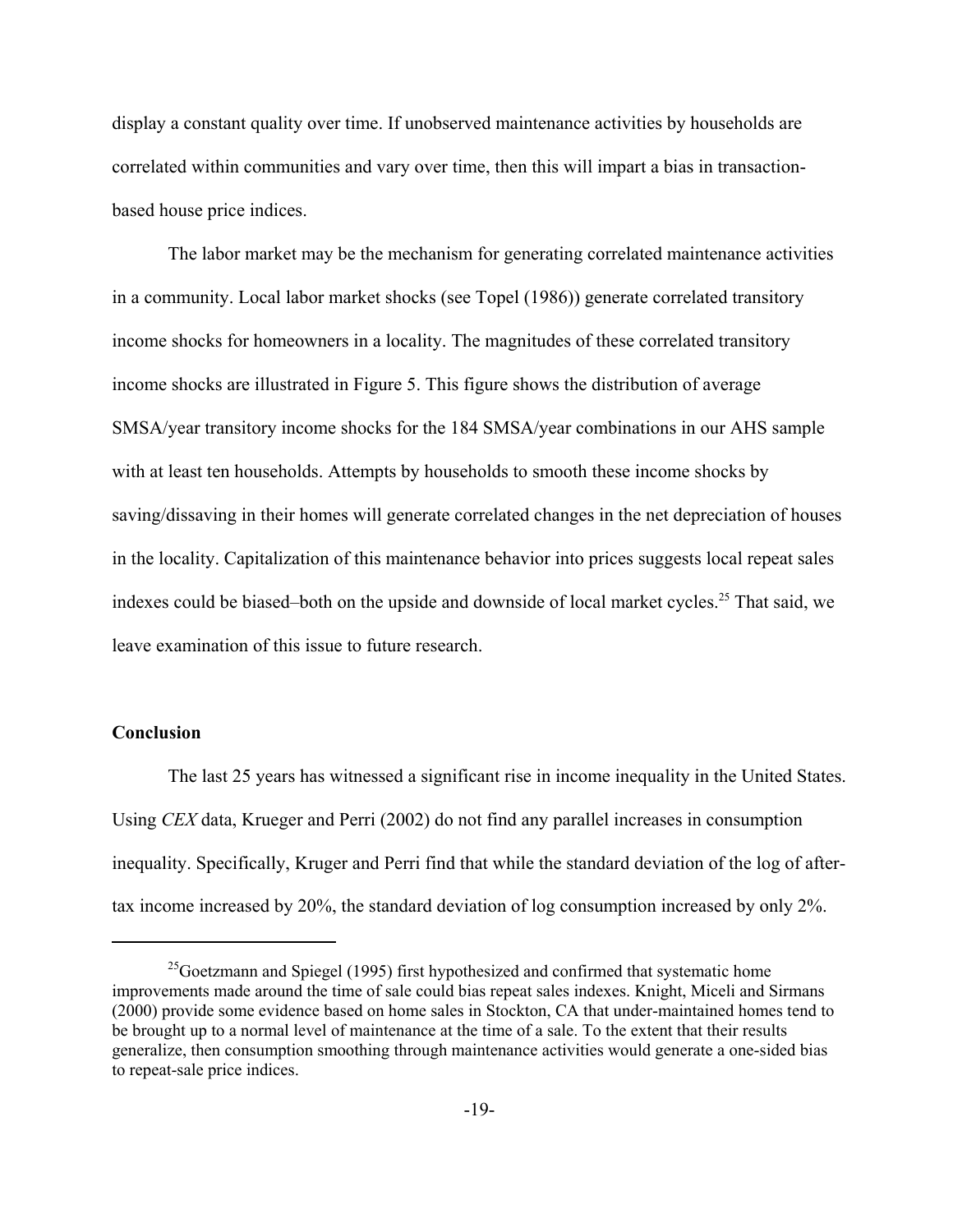This suggests that households are quite successful in smoothing income fluctuations. D&G, also using *CEX* data, estimate that for every \$1 change in a household head's income, at least 76 cents is smoothed away in terms of its impact on consumption.

In this paper, we reexamined the role of saving/dissaving in a house as a vehicle for consumption smoothing. Using *AHS* data, we verify that the elasticity of homeowner maintenance decisions to transitory income shocks is quite high. Our estimated OLS elasticity is higher than D&G's (0.16 versus 0.08), while our IV estimated elasticity is below D&G's IV elasticity (0.23 versus 0.60). The *CEX* and *AHS* data both offer different advantages/disadvantages in terms of obtaining a clean estimate of this elasticity. The fact that both data sources confirm the presence of a large maintenance response to transitory income fluctuations raises our confidence that this is an important mechanism for homeowners in their efforts to smooth consumption. This mechanism complements the consumption smoothing homeowners can achieve by adjusting the debt position in their house as documented in Hurst and Stafford (2002). And, its use appears to be widespread across all types of households, which makes sense given that it has lower fixed costs than smoothing via refinancing.

We also find that homeowners internalize their own maintenance decisions when valuing their house. To the extent that transitory income shocks are correlated across a local labor market, this suggests a source of potential bias for repeat-sale price indices. The repeat-sale methodology assumes a constant rate of net depreciation in the housing stock over time. Spatially correlated maintenance decisions by homeowners can cause the net depreciation rates in a locality to vary over time. If this variation over time in net depreciation rates is reflected in sales prices, then this will induce a bias to the repeat-sale price index for that locality.

-20-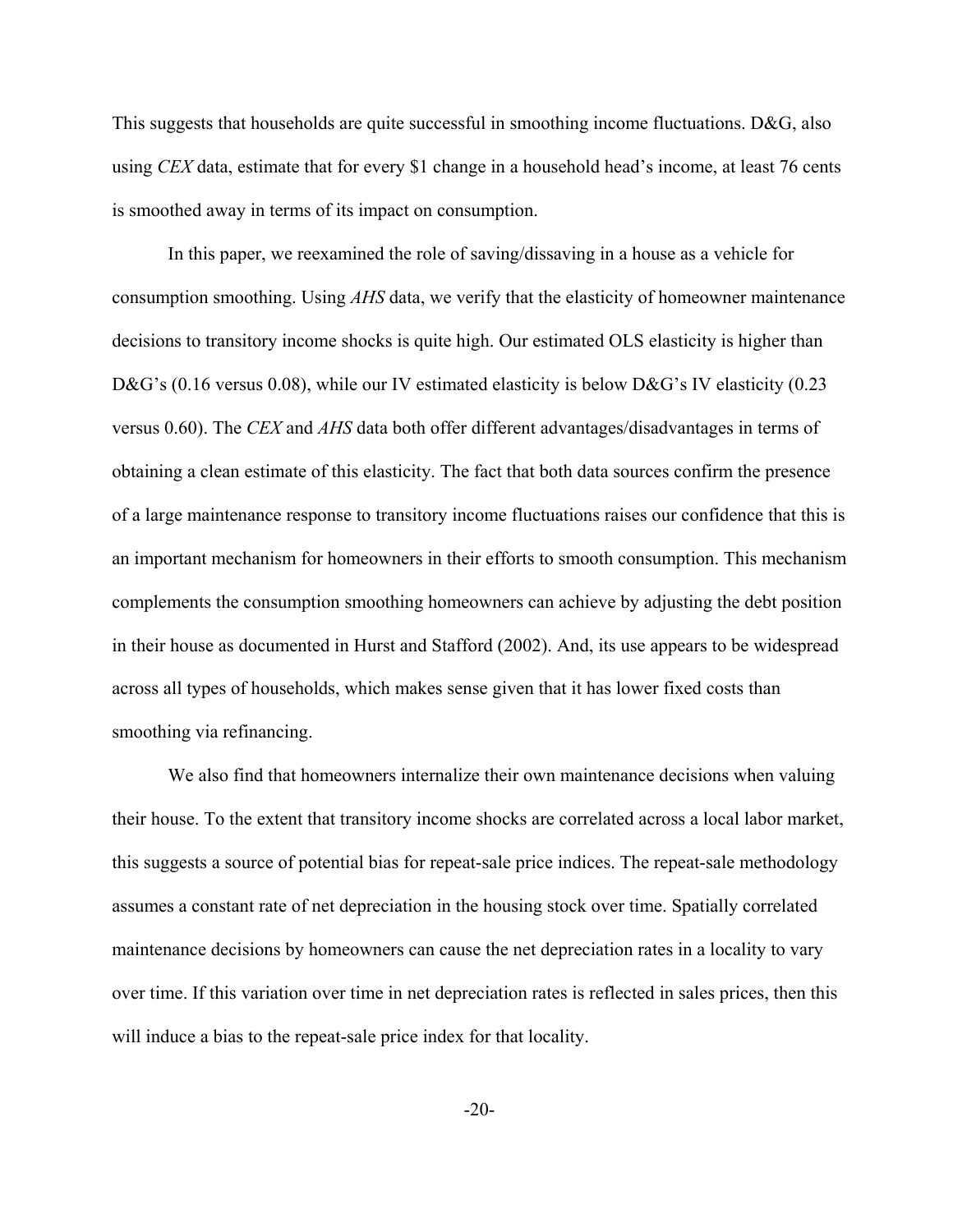### **References**

- Abowd, John, and David Card. "On the Covariance Structure of Earnings and Hours Changes." *Econometrica* 57 (March 1989): 411-445.
- Altonji, Joseph G., and Aloysius Siow. "Testing the Response of Consumption to Income Changes with (Noisy) Panel Data." *Quarterly Journal of Economics* 102 (May 1987): 293-328.
- Bartlett, M. S. "Fitting of Straight Lines When Both Variables are Subject to Error." *Biometrics* (1949).
- Bennett, Paul, Richard Peach, and Stavros Peristiani. "Structural Change in the Mortgage Market and the Propensity to Refinance." *Journal of Money, Credit and Banking* 33 (November 2001): 954-976.
- Boehm, Thomas P., and Keith R. Ihlanfeldt. "The Improvement Expenditures of Urban Homeowners: An Empirical Analysis." *AREUEA Journal* 14 (Spring 1986): 48-60.
- Bound, John, and Alan B. Krueger. "The Extent of Measurement Error in Longitudinal Labor Market Data: Do Two Wrongs Make a Right?" *Journal of Labor Economics* 9 (January 1991): 1-24.
- Browning, Martin, and Annamaria Lusardi. "Household Saving: Micro Theories and Micro Facts." *Journal of Economic Literature* 34 (December 1996): 1797-1855.
- Cameron, Stephen, and Joseph Tracy. "Earnings Variability in the United States: An Examination Using Matched-CPS Data." Working Paper. Columbia University, April, 1998.
- Canner, Glenn, Karen Dynan, and Wayne Passmore. "Mortgage Refinancing in 2001 and Early 2002." *Federal Reserve Bulletin* 88 (December 2002): 469-481.
- Deaton, Angus. *Understanding Consumption*. Oxford, Clarendon Press, 1992.
- Durbin, J. "Errors in Variables." *Review of International Statistical Institute* (1954).
- Dynarski, Susan, and Jonathan Gruber. "Can Families Smooth Variable Earnings?" *Brookings Papers on Economic Activity* (1997).
- Friedman, Milton. *A Theory of the Consumption Function*. Princeton, Princeton University Press, 1957.
- Goetzmann, William N., and Matthew Spiegel. "Non-temporal Components of Residential Real Estate Appreciation." *Review of Economics & Statistics* (1995).
- Gottschalk, Peter, and Robert Moffitt. "The Growth of Earnings Instability in the U.S. Labor Market." *Brookings Papers on Economic Activity* 2 (1994): 217-272.
- Hurst, Erik, and Frank Stafford. "Home is Where the Equity Is: Mortgage Refinancing and Household Consumption." Working Paper. University of Chicago, Graduate School of Business, August, 2002.
- Katz, Lawrence F., and David H. Autor. "Changes in the Wage Structure and Earnings Inequality." In *Handbook in Labor Economics*, edited by Orley C. Ashenfelter and David Card, 1463-1555. Amsterdam, Elsevier, 1999.
- Knight, John R., Thomas Miceli, and C.F. Sirmans. "Repair Expenses, Selling Contracts and House Prices." *Journal of Real Estate Research* 20 (Nov.-Dec. 2000): 323-336.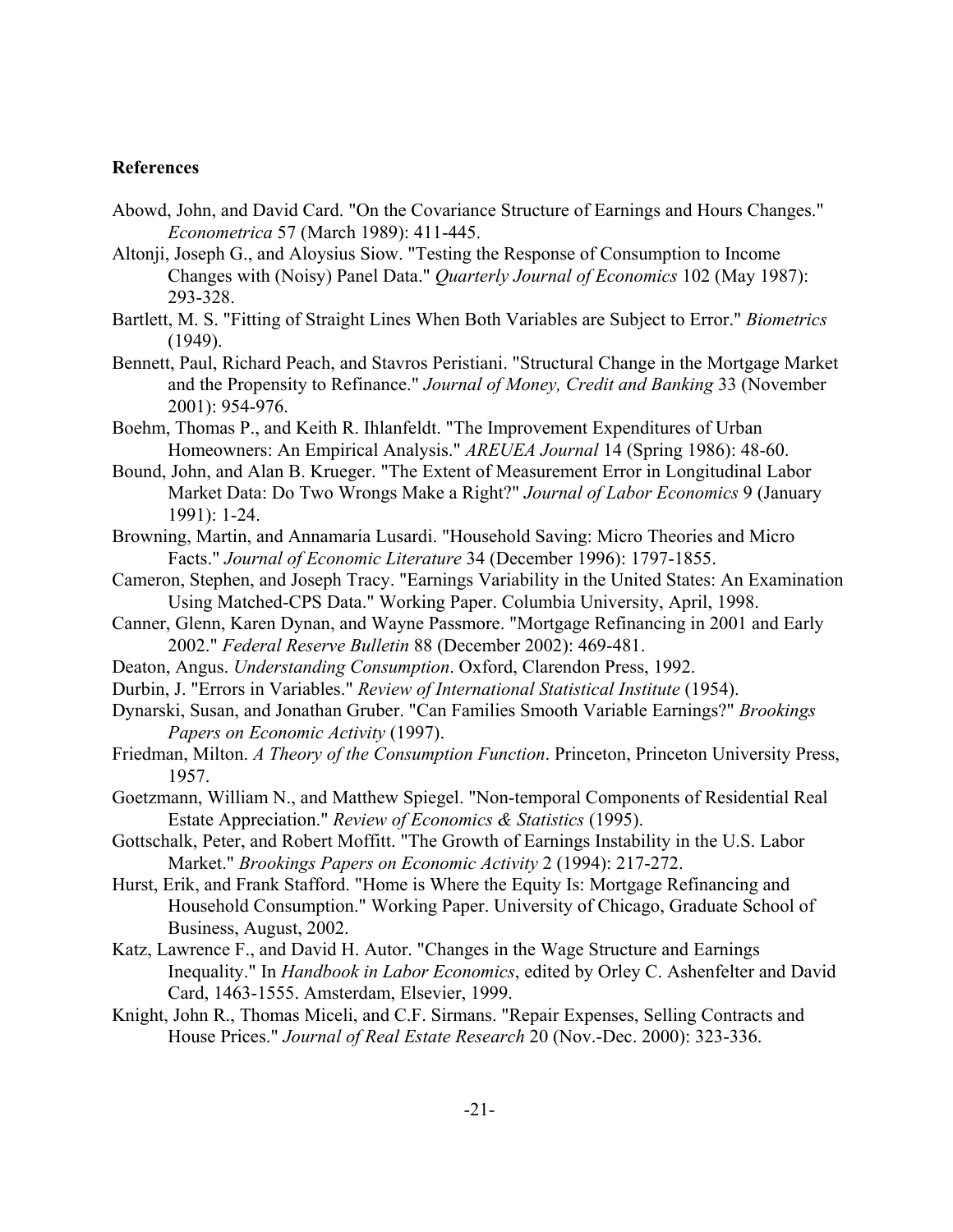- Krueger, Dirk, and Fabrizio Perri. "Does Income Inequality Lead to Consumption Inequality? Evidence and Theory." Working Paper No. 9202. National Bureau of Economic Research, September, 2002.
- MaCurdy, Thomas. "The Use of Time Series Processes to Model the Error Structure of Earnings in a Longitudinal Data Analysis." *Journal of Econometrics* 18 (January 1982): 83-114.
- Mendelsohn, Robert. "Empirical Evidence on Home Improvements." *Journal of Urban Economics* 4 (October 1977): 459-468.
- Moffitt, Robert A. "Can Families Smooth Variable Earnings? Comments and Discussion." *Brookings Papers on Economic Activity* 1997, no. 1 (1997): 285-292.
- ------, and Peter Gottschalk. "Trends in the Autocovariance Structure of Earnings in the U.S.: 1969-1987." Working Paper. The Johns Hopkins University, July, 1995.
- Nelson, Forest, and Lawrence Olson. "Specification and Estimation of a Simultaneous-Equation Model with Limited Dependent Variables." *International Economic Review* 19 (October 1978): 695-709.
- Reschovsky, James D. "An Empirical Investigation into Homeowner Demand for Home Upkeep and Improvement." *Journal of Real Estate Finance and Economics* 5 (1992): 55-72.
- Rosett, Richard N. "A Statistical Model of Friction." *Econometrica* 27 (April 1959): 263-267.
- Topel, Robert H. "Local Labor Markets." *Journal of Political Economy* 94, no. 3, pt. 2 (1986): S111-S144.
- Tracy, Joseph, Henry Schneider, and Sewin Chan. "Are Stocks Overtaking Real Estate in Household Portfolios?" *Current Issues in Economics and Finance* 5 (April 1999).
- Wald, A. "The Fitting of Straight Lines if Both Variables are Subject to Errors." *Annals of Mathmatical Statistics* (1940).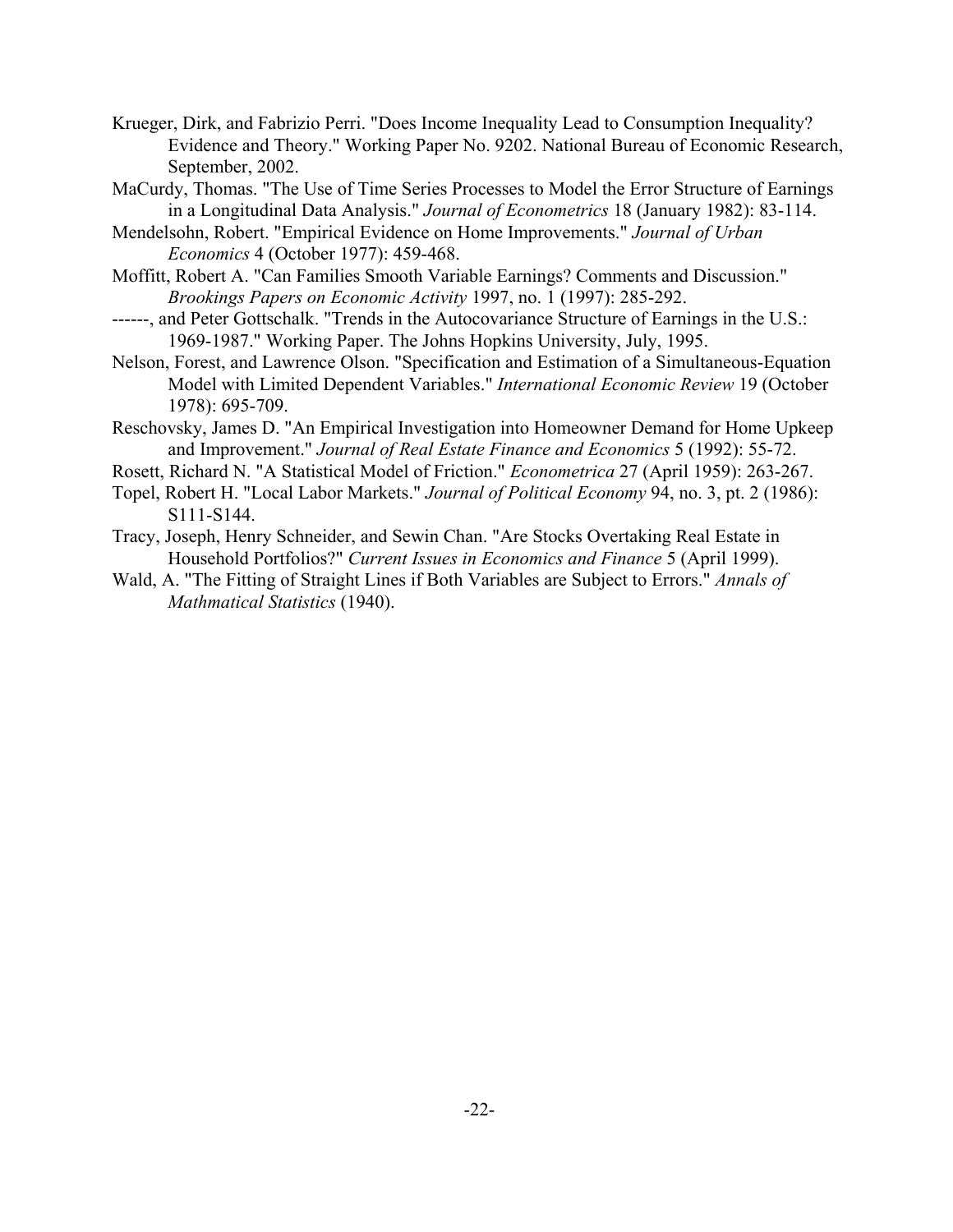| Category                               | Probability of positive<br>expenditure, $Pr(S>0)$ | Conditional<br>expenditure, $E(S S>0)$ | Unconditional<br>expenditure, $E(\$)$ |
|----------------------------------------|---------------------------------------------------|----------------------------------------|---------------------------------------|
| Routine maintenance                    | 0.78                                              | 1,337                                  | 1,038                                 |
| New addition                           | 0.04                                              | 5,275                                  | 206                                   |
| New/remodeled kitchen                  | 0.09                                              | 3,350                                  | 315                                   |
| New/remodeled bath                     | 0.12                                              | 1,946                                  | 231                                   |
| Roof                                   | 0.14                                              | 2,477                                  | 359                                   |
| Siding                                 | 0.04                                              | 3,261                                  | 145                                   |
| New insulation; storm<br>doors/windows | 0.20                                              | 1,416                                  | 281                                   |
| Major equipment                        | 0.12                                              | 2,286                                  | 279                                   |
| Other, $>$ \$500 each                  | 0.25                                              | 2,802                                  | 702                                   |
| Aggregate                              | 0.90                                              | 3,967                                  | 3,556                                 |

# **Table 1. Repair / maintenance / improvement expenditures**

*Notes:* AHS data, 1985-1993, real 1998 expenditures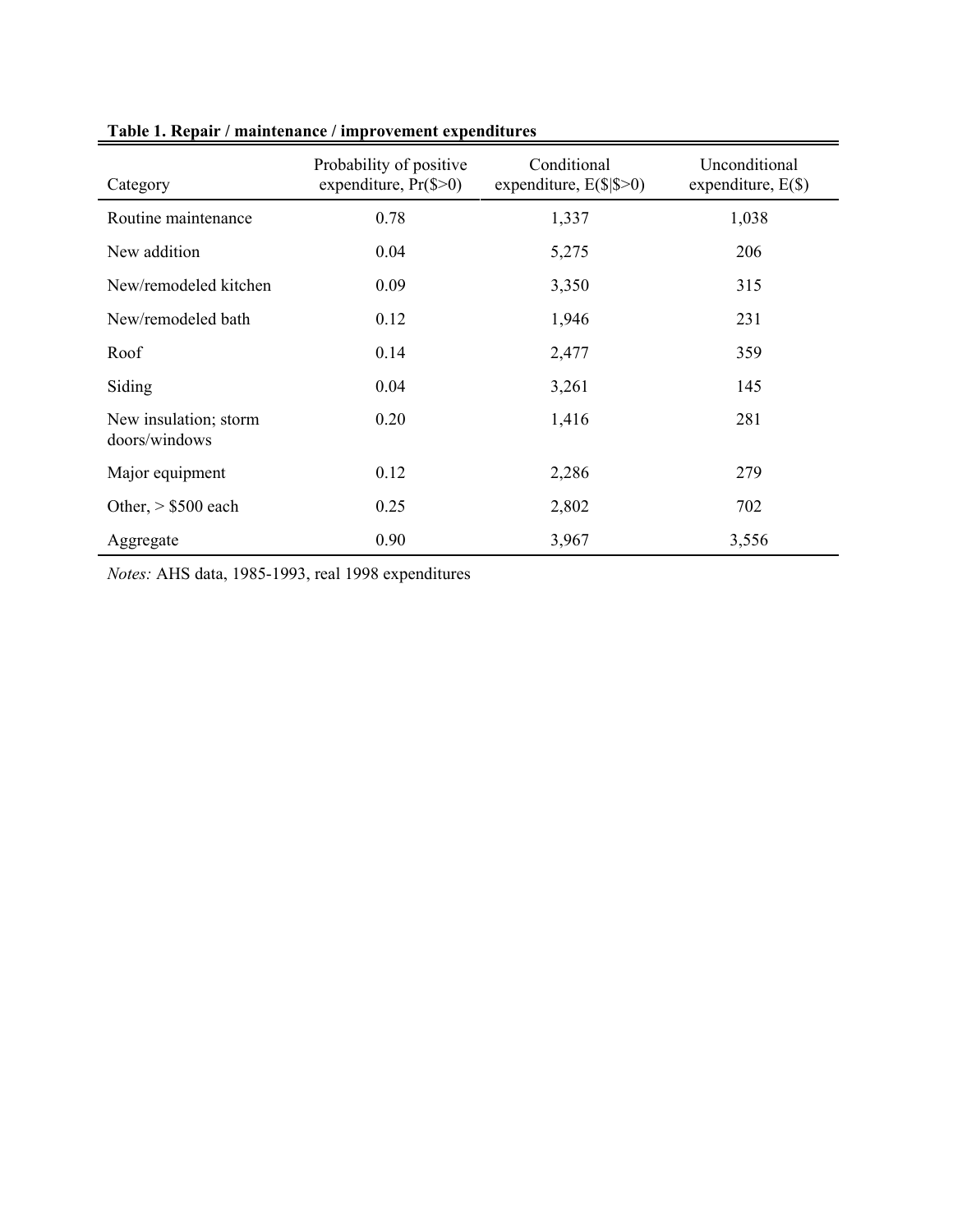|                                               | <b>OLS</b>          |                      | IV                  |                       |
|-----------------------------------------------|---------------------|----------------------|---------------------|-----------------------|
|                                               | (1)                 | (2)                  | (3)                 | (4)                   |
| Change in income (2-year, \$1,000)            | $8.54***$<br>(2.31) |                      | $11.82**$<br>(2.58) |                       |
| Positive change in income (2-year,<br>\$1,000 |                     | $8.55***$<br>(3.78)  |                     | $12.65***$<br>(4.94)  |
| Negative change in income (2-year,<br>\$1,000 |                     | $-8.53***$<br>(3.45) |                     | $-11.11$ **<br>(4.63) |
| Change in household size                      | $-66.18$            | $-66.17$             | $-84.31$            | $-83.76$              |
|                                               | (78.63)             | (78.78)              | (79.20)             | (79.36)               |
| Become married                                | 164.46              | 164.34               | 120.98              | 112.44                |
|                                               | (319.06)            | (322.75)             | (316.98)            | (323.79)              |
| Become single                                 | $-454.62$           | $-454.74$            | $-393.55$           | $-400.38$             |
|                                               | (292.63)            | (294.33)             | (295.62)            | (298.21)              |
| SMSA house price appreciation                 | $13.24***$          | $13.24$ **           | $12.97***$          | $12.95***$            |
| $(2$ -year rate)                              | (5.82)              | (5.82)               | (5.79)              | (5.78)                |
| Neighborhood improved                         | 36.91               | 36.93                | 36.75               | 38.32                 |
|                                               | (184.74)            | (184.49)             | (184.65)            | (185.94)              |
| Neighborhood declined                         | 198.34              | 198.34               | 197.00              | 197.18                |
|                                               | (174.52)            | (174.58)             | (174.19)            | (174.16)              |

**Table 2. Aggregate maintenance / improvement expenditures**

*Notes*: AHS data 1985-1993. Sample size 8,320. Standard errors given in parentheses and have been adjusted for any dependence between households in the same SMSA and year. Specification includes year and region (4) effects. Instruments for the change in income are indicators for 2-year changes in the deciles of the income distribution in the household's major census region.

\*\* significant at the 5% level, \* significant at the 10% level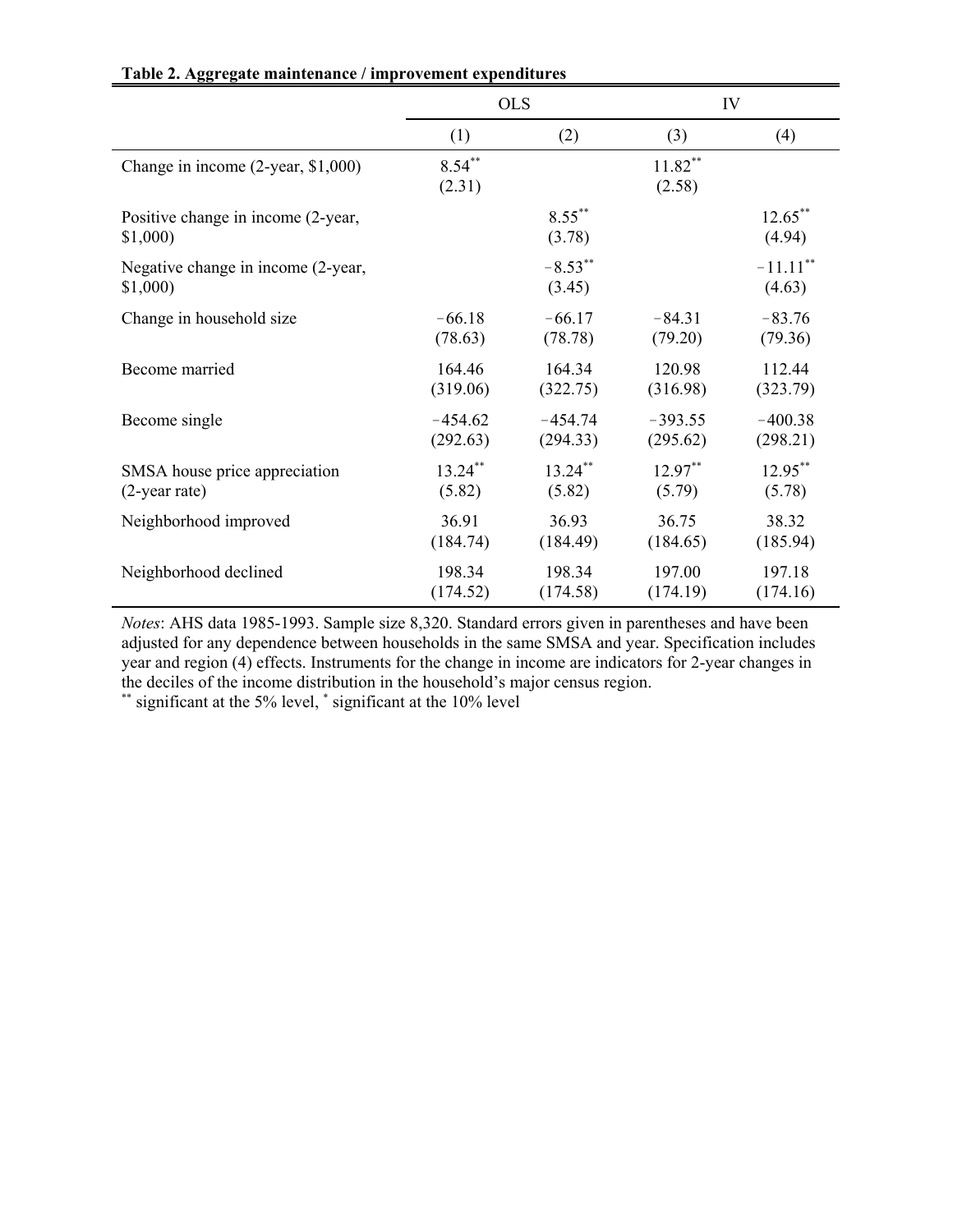|                                                | <b>OLS</b>           |                                |                       | IV                  |                                 |                       |
|------------------------------------------------|----------------------|--------------------------------|-----------------------|---------------------|---------------------------------|-----------------------|
|                                                | (1)                  | (2)                            | Implied<br>Elasticity | (3)                 | (4)                             | Implied<br>Elasticity |
| a) High school graduates and dropouts [3,250]  |                      |                                |                       |                     |                                 |                       |
| Change in income (2-year, \$1,000)             | $14.31***$<br>(3.35) |                                | 0.26                  | $16.93**$<br>(4.26) |                                 | 0.31                  |
| Positive change in income (2-year,<br>\$1,000  |                      | 19.86**<br>(5.09)              | 0.36                  |                     | $21.92**$<br>(7.92)             | 0.40                  |
| Negative change in income (2-year,<br>\$1,000  |                      | $-8.95$<br>(5.64)              | $-0.16$               |                     | $-12.51$ <sup>*</sup><br>(7.17) | $-0.23$               |
| b) Some college plus $[5,070]$                 |                      |                                |                       |                     |                                 |                       |
| Change in income (2-year, \$1,000)             | $5.81**$<br>(3.09)   |                                | 0.12                  | $8.58***$<br>(3.21) |                                 | 0.17                  |
| Positive change in income (2-year,<br>\$1,000) |                      | 2.78<br>(5.39)                 | 0.05                  |                     | 6.19<br>(6.77)                  | 0.12                  |
| Negative change in income (2-year,<br>\$1,000  |                      | $-8.72$ <sup>*</sup><br>(4.66) | $-0.17$               |                     | $-10.55^*$<br>(6.01)            | $-0.21$               |

**Table 3. Aggregate maintenance / improvement expenditures, by education of head**

*Notes*: AHS data 1985-1993. Size of each sample given in square brackets. Standard errors given in parentheses and have been adjusted for any dependence between households in the same SMSA and year. Specification includes year and region (4) effects. Instruments for the change in income are indicators for 2-year changes in the deciles of the income distribution in the household's major census region.

\*\* significant at the 5% level, \* significant at the 10% level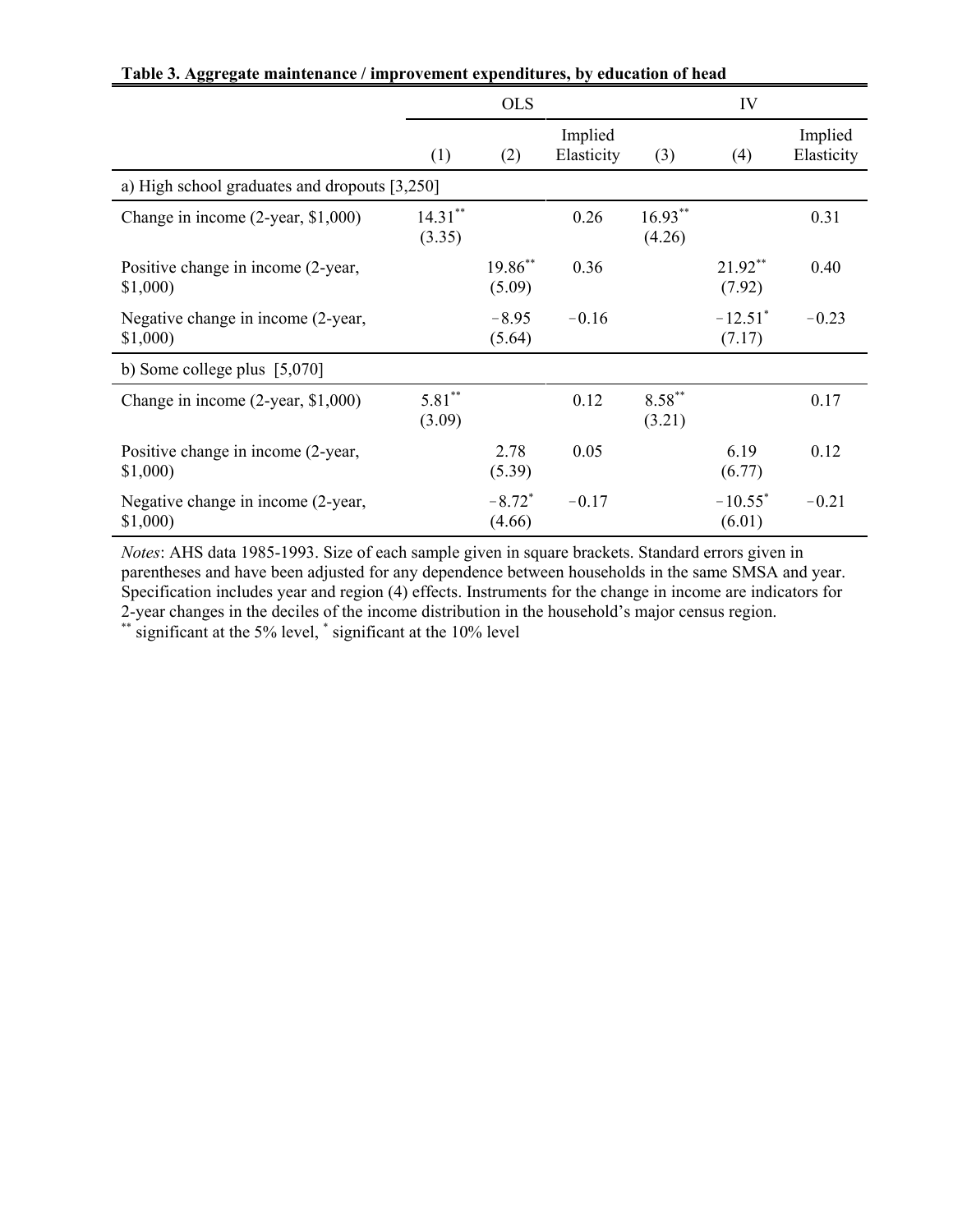|                                        |                      | Friction<br><b>IV</b> Friction |                      |               | Implied<br>Elasticity |         |
|----------------------------------------|----------------------|--------------------------------|----------------------|---------------|-----------------------|---------|
| Category                               | Conditional          | Unconditional                  | Conditional          | Unconditional |                       | IV      |
| Misc maintenance                       | $2.85***$<br>(1.08)  | 2.52                           | $3.68***$<br>(1.18)  | 3.25          | 0.17                  | 0.22    |
| New addition                           | $19.05***$<br>(7.65) | 1.34                           | $21.41$ **<br>(9.93) | 1.51          | 0.45                  | 0.50    |
| New/remodeled<br>kitchen               | $5.57*$<br>(3.15)    | 0.89                           | $11.32**$<br>(4.08)  | 1.81          | 0.19                  | 0.40    |
| New/remodeled bath                     | 2.30<br>(2.41)       | 0.44                           | 4.46<br>(2.85)       | 0.86          | 0.13                  | 0.26    |
| Roof                                   | $4.07*$<br>(2.35)    | 0.91                           | 1.79<br>(2.90)       | 0.40          | 0.17                  | 0.08    |
| Siding                                 | $-0.69$<br>(4.55)    | $-0.05$                        | $-2.10$<br>(4.85)    | $-0.16$       | $-0.02$               | $-0.08$ |
| New insulation;<br>storm doors/windows | $2.15*$<br>(1.19)    | 0.66                           | $3.66$ **<br>(1.62)  | 1.13          | 0.16                  | 0.28    |
| Major equipment                        | 1.42<br>(2.05)       | 0.28                           | $-0.24$<br>(2.60)    | $-0.05$       | 0.07                  | $-0.01$ |
| Other $>$ \$500                        | $3.71***$<br>(2.25)  | 1.49                           | $6.26***$<br>(2.70)  | 2.52          | 0.15                  | 0.25    |
| Weighted average elasticity            |                      |                                |                      |               |                       | 0.22    |

#### **Table 4. Income effects by specific maintenance / repair categories**

*Notes:* AHS data 1985-1993. Unconditional marginal effects based on average derivatives. IV estimates use indicators for 2-year changes in the deciles of the income distribution in the household's major census region to instrument the income change. Standard errors are given in parentheses and have been adjusted for any dependence across households in the same SMSA and year. Implied elasticities are based on unconditional expenditure effects. Weighted average elasticity use unconditional expenditure share weights.

\*\* significant at the 5% level, \* significant at the 10% level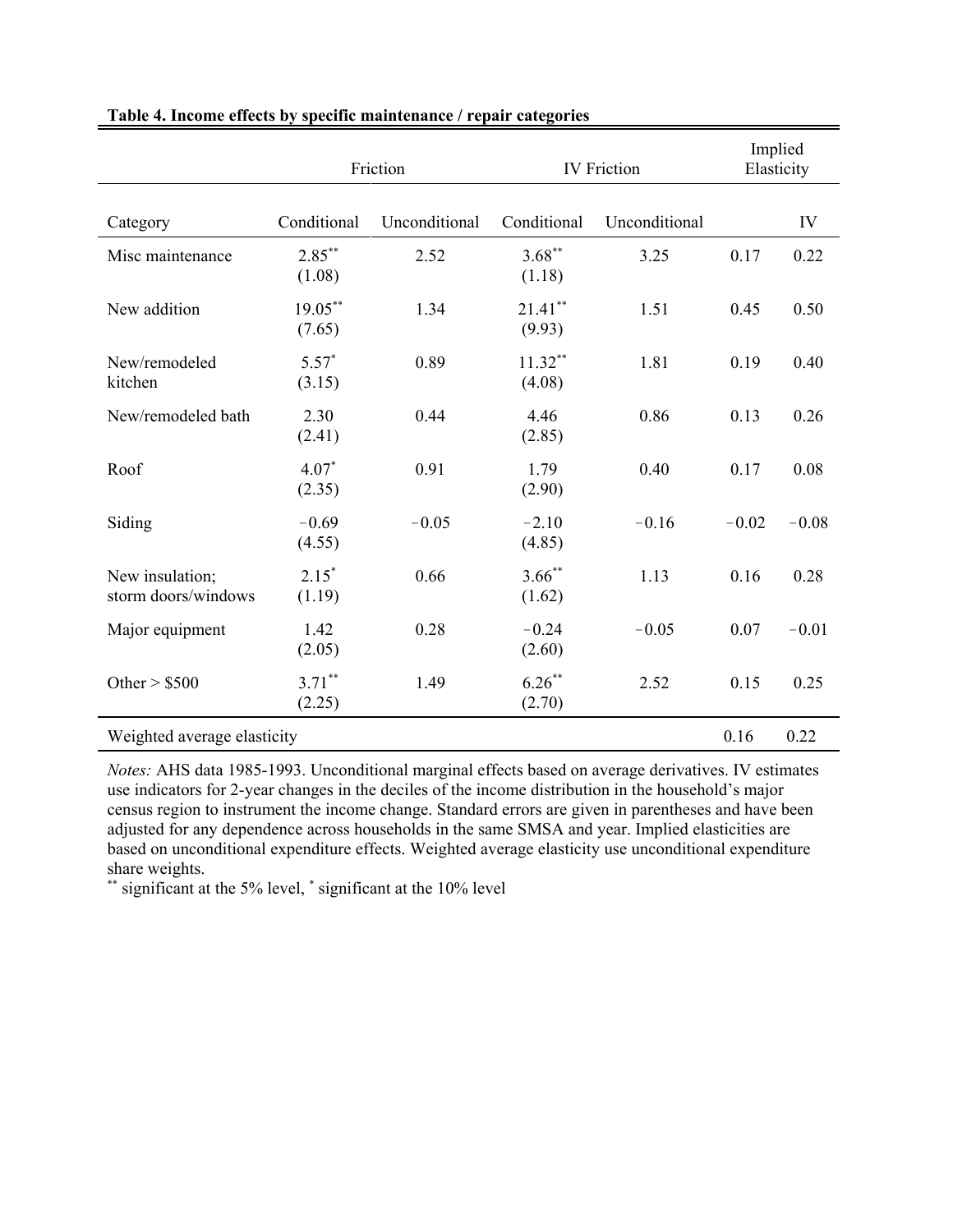|                                        |                      | <b>OLS</b>              | IV                   |                       |  |
|----------------------------------------|----------------------|-------------------------|----------------------|-----------------------|--|
| Variable                               | (1)                  | (2)                     | (3)                  | (4)                   |  |
| 2-yr metro house price<br>appreciation | $0.906**$<br>(0.035) | $0.906^{**}$<br>(0.035) | $0.906**$<br>(0.035) | $0.906**$<br>(0.035)  |  |
| 2-yr % change in income                | $0.058**$<br>(0.005) |                         | $0.059**$<br>(0.005) |                       |  |
| 2-yr % change in income -<br>positive  |                      | $0.075***$<br>(0.010)   |                      | $0.075$ **<br>(0.011) |  |
| 2-yr % change in income -<br>negative  |                      | $-0.043**$<br>(0.007)   |                      | $-0.046**$<br>(0.009) |  |
| Neighborhood improved                  | 0.003<br>(0.006)     | 0.002<br>(0.006)        | 0.003<br>(0.006)     | 0.002<br>(0.006)      |  |
| Neighborhood declined                  | $-0.005$<br>(0.005)  | $-0.006$<br>(0.005)     | $-0.005$<br>(0.005)  | $-0.006$<br>(0.005)   |  |
| R-square                               | 0.129                | 0.129                   | 0.129                | 0.129                 |  |

### **Table 5. House Value Appreciation**

*Notes:* AHS data 1985-2001. Sample size 22,991. IV estimates use indicators for 2-year changes in the deciles of the income distribution in the household's major census region to instrument the income chagne. Standard errors are given in parentheses and have been adjusted for any dependence across households in the same SMSA and year. Year\*region(4) effects are included in each specification. \*\* significant at the 5% level, \* significant at the 10% level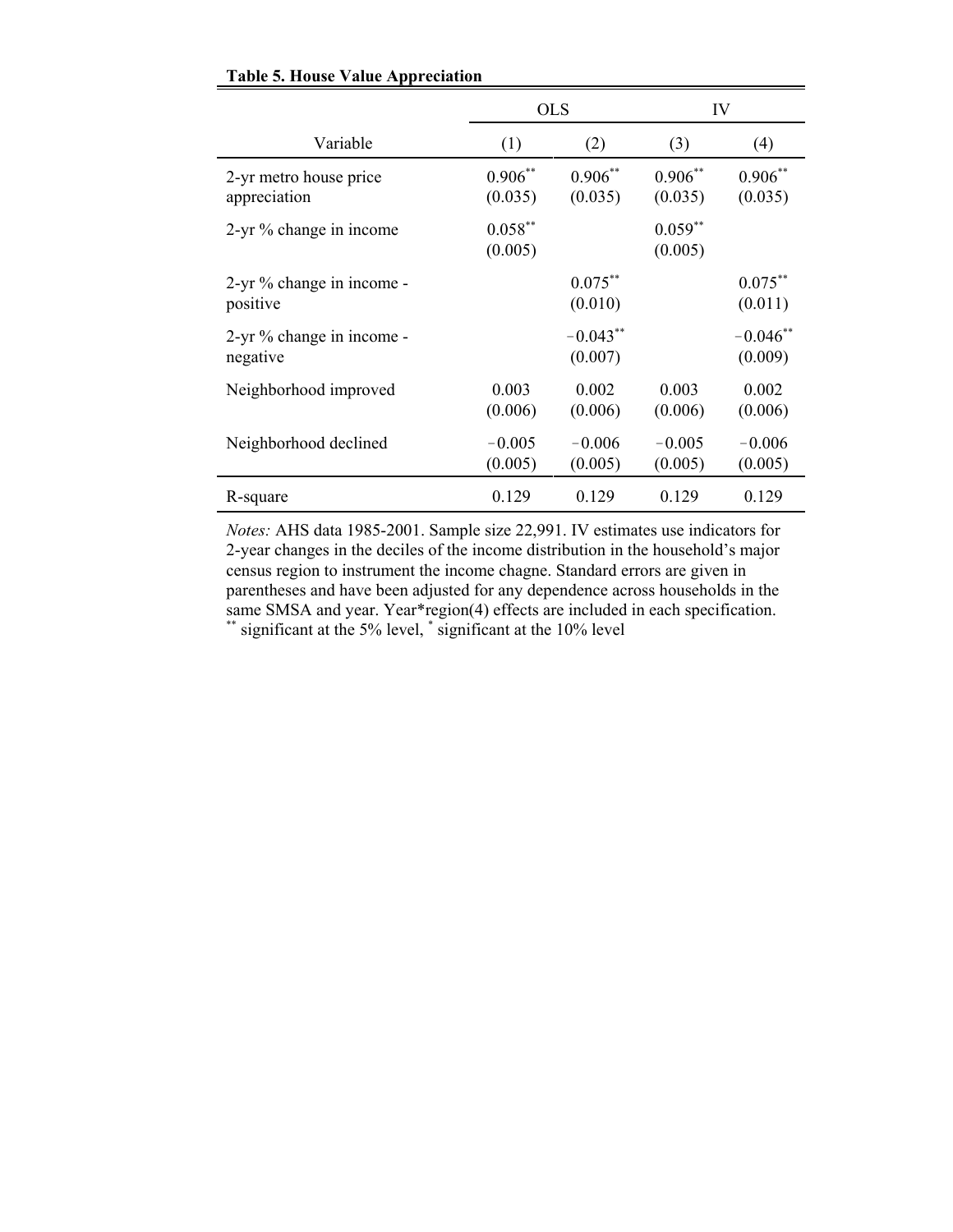| Variable                                             | Source                                                       | Mean    | Standard<br>Deviation | Min              | Max          |
|------------------------------------------------------|--------------------------------------------------------------|---------|-----------------------|------------------|--------------|
| Change in household<br>income, $2$ -year $(\$1,000)$ | AHS: ZINC<br>$($ # 0621, pg. 112)                            | 1.03    | 32.08                 | $-255.52$        | 237.35       |
| Age of head                                          | AHS: AGE<br>$($ # 0490, pg. 98)                              | 42.85   | 8.73                  | 21               | 59           |
| White                                                | <b>AHS: RACE</b><br>$(\# 0521, \text{pg. } 100)$             | 0.81    | 0.39                  | $\boldsymbol{0}$ | $\mathbf{1}$ |
| Male                                                 | AHS: SEX<br>$(* 0553, pg. 101)$                              | 0.79    | 0.41                  | $\boldsymbol{0}$ | 1            |
| High school graduate                                 | AHS: GRADE1<br>$($ # 0568, pg. 102)                          | 0.31    | 0.46                  | $\boldsymbol{0}$ | 1            |
| Some college                                         | AHS: GRADE1<br>$($ # 0568, pg. 102)                          | 0.23    | 0.42                  | $\boldsymbol{0}$ | $\mathbf{1}$ |
| College graduate                                     | AHS: GRADE1<br>$($ # 0568, pg. 102)                          | 0.20    | 0.40                  | $\boldsymbol{0}$ | $\mathbf{1}$ |
| Graduate school                                      | AHS: GRADE1<br>$($ # 0568, pg. 102)                          | 0.17    | 0.38                  | $\boldsymbol{0}$ | 1            |
| Change in household<br>size                          | <b>AHS: PER</b><br>$(\# 0586, \text{pg. } 104)$              | $-0.02$ | 0.43                  | $-7$             | 7            |
| Married                                              | <b>AHS: MAR</b><br>$(\# 0506, \text{pg. } 100)$              | 0.76    | 0.43                  | $\boldsymbol{0}$ | $\mathbf{1}$ |
| Become married                                       | <b>AHS: MAR</b><br>$($ # 0506, pg. 100)                      | 0.03    | 0.18                  | $\boldsymbol{0}$ | 1            |
| Become single                                        | <b>AHS: MAR</b><br>$(\# 0506, \text{pg. } 100)$              | 0.03    | 0.18                  | $\boldsymbol{0}$ | 1            |
| House price<br>appreciation, 2-year                  | <b>AHS: VALUE</b><br>$($ # 1068, pg. 148)                    | 0.003   | 0.23                  | $-1.37$          | 1.73         |
| SMSA house price<br>appreciation, 2-year             | Freddie Mac:<br>http://www.freddiemac.com<br>/finance/cmhpi/ | 0.10    | 0.13                  | $-0.17$          | 0.69         |
| Neighborhood improved                                | <b>AHS: HOWN</b><br>$(* 0291, pg. 78)$                       | 0.12    | 0.33                  | $\boldsymbol{0}$ | $\mathbf{1}$ |
| Neighborhood declined                                | <b>AHS: HOWN</b><br>$(* 0291, pg. 78)$                       | 0.15    | 0.36                  | $\boldsymbol{0}$ | $\mathbf{1}$ |
| New house                                            | <b>AHS: BUILT</b><br>$(* 0044, pg. 16)$                      | 0.16    | 0.36                  | $\boldsymbol{0}$ | $\mathbf{1}$ |

## **Appendix Table A1. Data Sources and Summary Statistics**

*Notes*: For AHS variables, the source column lists the AHS variable *name*, reference number, and code book page. The codebook refers to 1990 edition.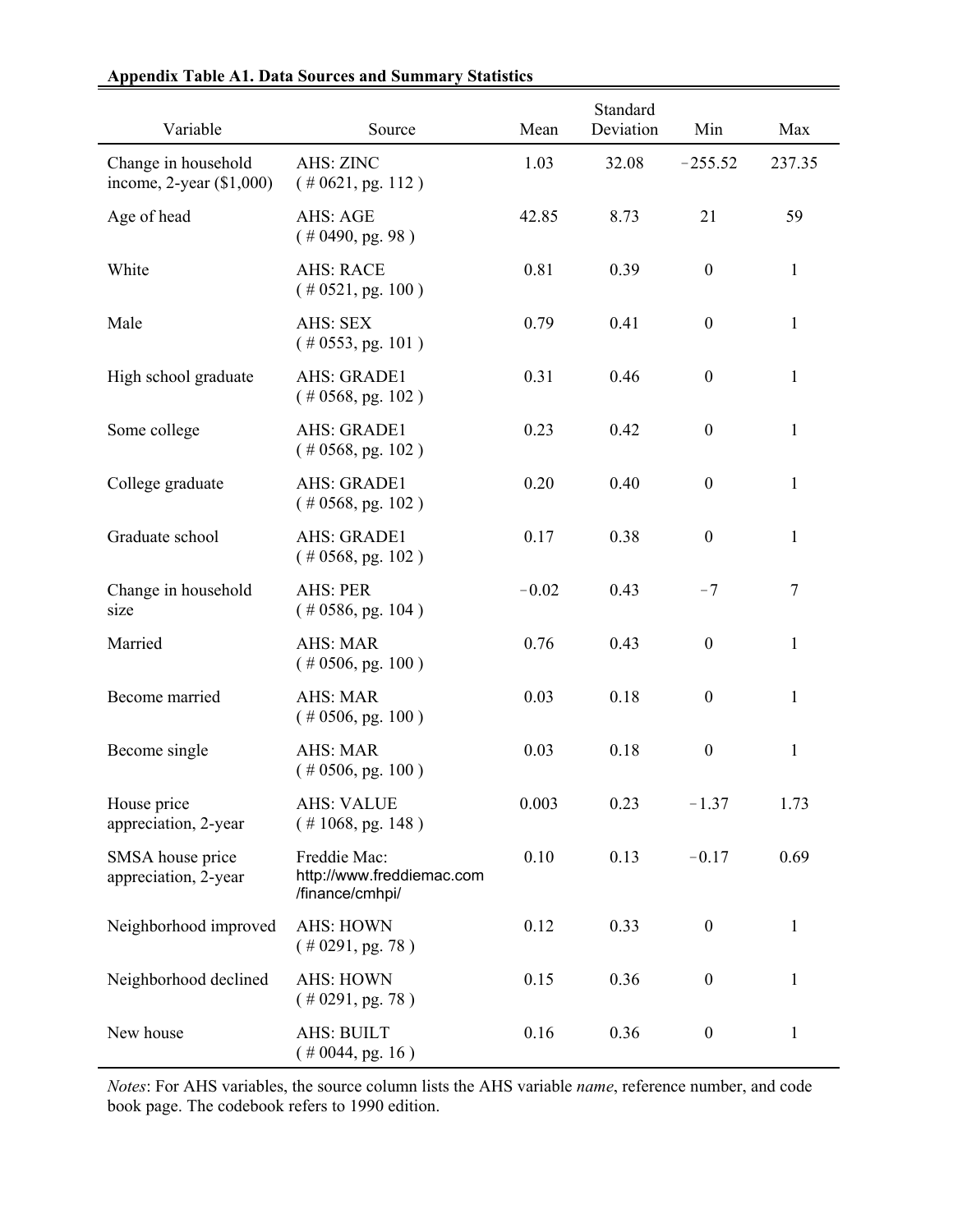# **Figure 1. Average Household Asset Allocation**



*Source:* Survey of Consumer Finance, 1998. Note "other assets" include transaction accounts, retirement and other managed accounts excluding those invested in stocks and bonds, and all remaining nonfinancial assets.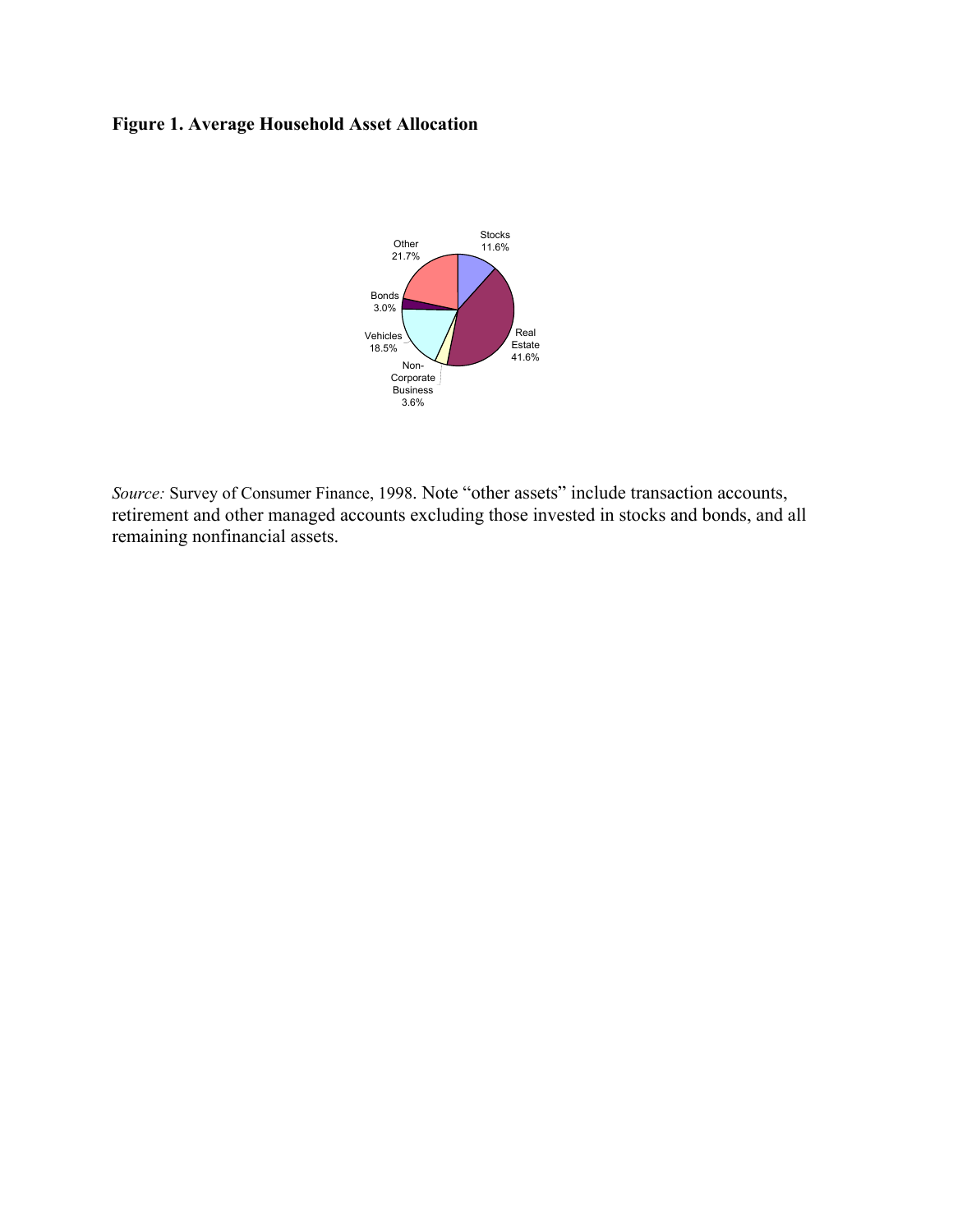



*Source:* Survey of Consumer Finances, 1998.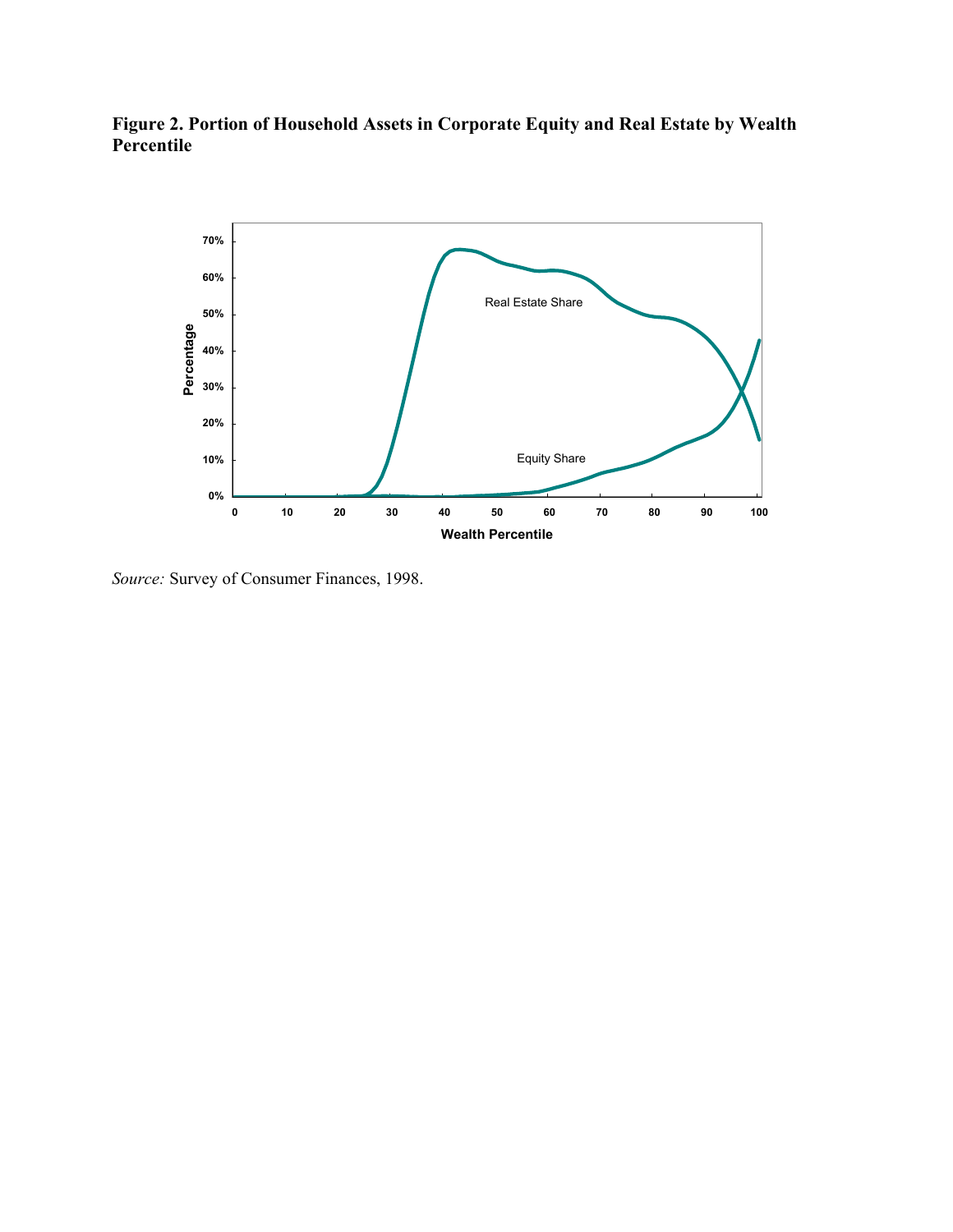**Figure 3. Mortgage Refinance Index**



*Source*: Mortgage Bankers Association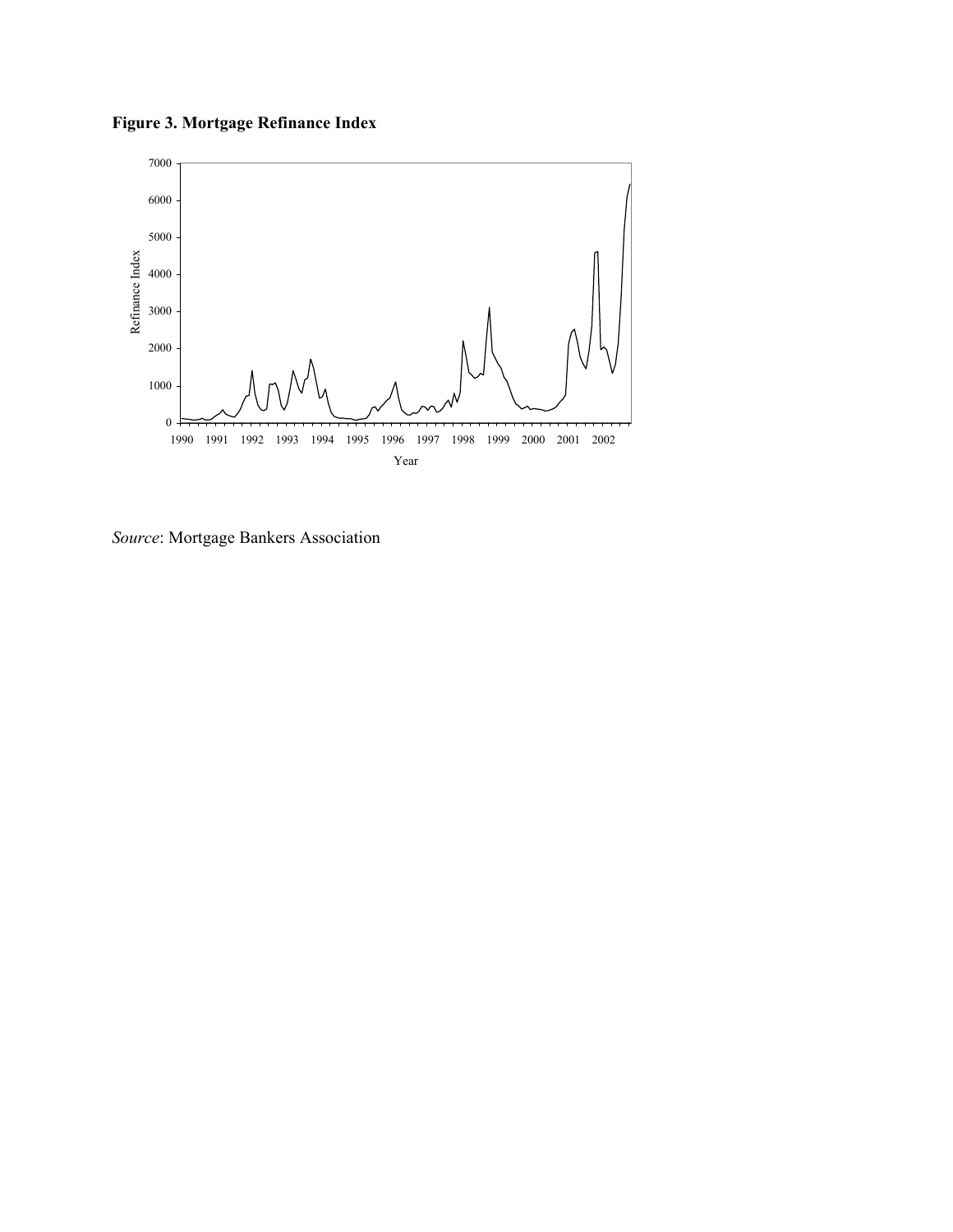**Figure 4: Friction Model Illustration**